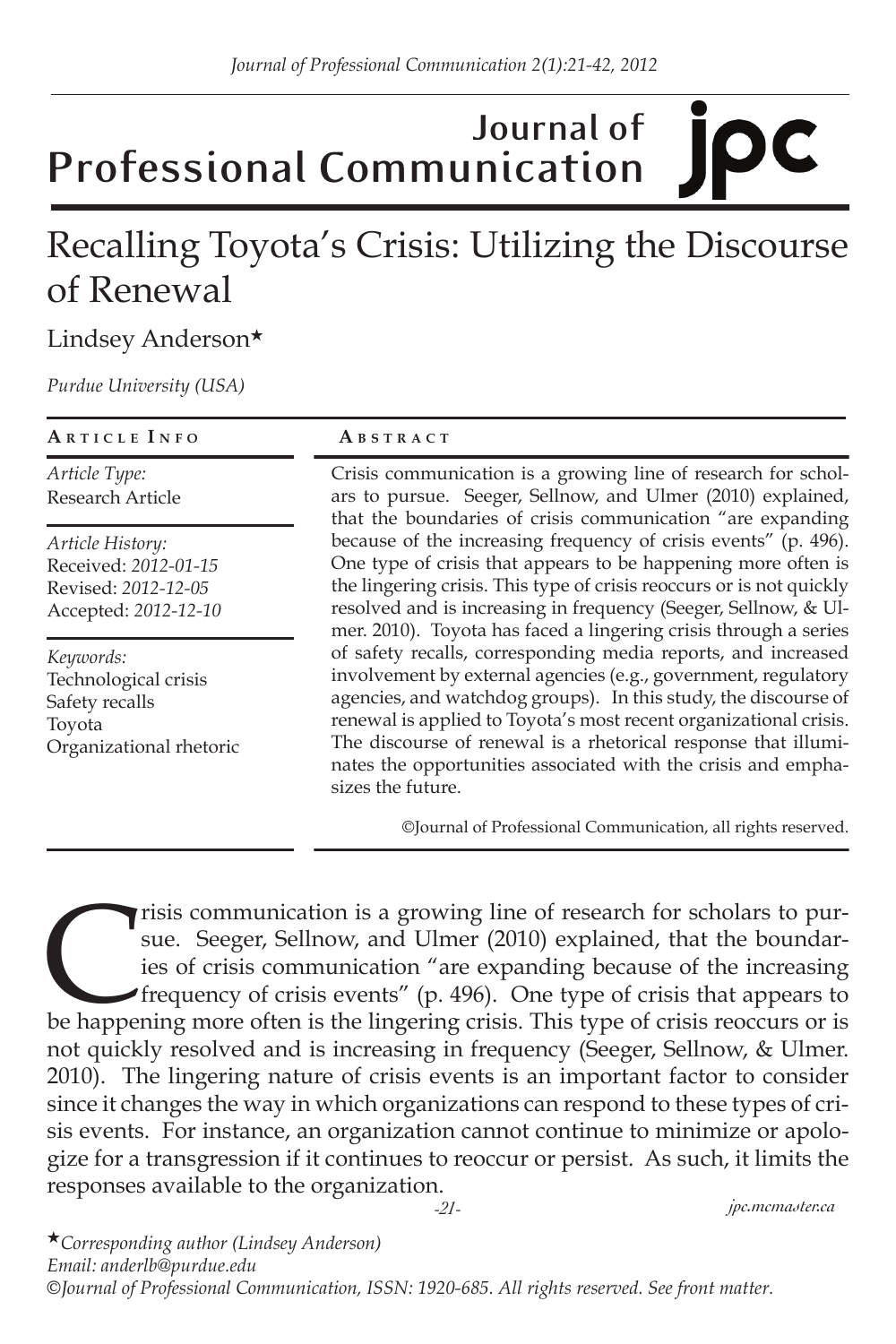Toyota has faced a lingering crisis through a series of safety recalls, corresponding media reports, and increased involvement by external agencies (e.g., government, regulatory agencies, and watchdog groups). Toyota's response to its crisis concerning the vehicle recalls is a prime example that demonstrates the usefulness of the discourse of renewal where the organizational rhetoric appears to be centered on organizational changes within Toyota. In addition, the future is at the heart of Toyota's messages. It touts its monetary investment in safety improvements as well as its development of new safety initiatives. In this study, I applied the discourse of renewal – a rhetorical response that illuminates the opportunities associated with the crisis and emphasizes the future – to Toyota's most recent organizational crisis. To begin, an overview of Toyota's crisis will be provided followed by a review and analysis of the discourse of renewal as demonstrated by Toyota's organizational response.

# Background

On October 20, 2010, Toyota instituted a voluntary safety recall that included several of its models such as the Avalon, Highlander, and Lexus. Toyota claimed that the reason for this recall was due to problems with the brakes and fuel pump (Tabuchi, 2010). In its press release, Toyota detailed the possibility that "small amount of the brake fluid could slowly leak from the brake master cylinder, resulting in illumination of the brake warning lamp" (Toyota, 2010, para. 1). The Toyota website warned that if this leak is allowed to continue without being addressed, then the master cylinder brake fluid reservoir will become low. This could result in the driver of affected vehicles to "notice a spongy or soft brake pedal feel and braking performance may gradually decline" (Toyota, 2010, para. 4).

This is just the most recent recall for Toyota who had to address concerns about the safety of their vehicles after reports of unintended acceleration surfaced in late 2009 due to floor mats and sticky accelerator pedals ("Toyota Motor Corporation," 2010). A CNN Money article (2010) reported that this recall resulted in over 5.3 million vehicles being recalled. In response to this crisis, Toyota stopped selling and producing eight vehicle models in January of 2010 until the acceleration problems were resolved.

Both recalls have raised questions about the quality and safety of Toyota vehicles. These recalls, when viewed from Toyota's perspective, can be seen as an organizational crisis. Coombs (2010) defined a crisis as "the perception

*-22- jpc.mcmaster.ca*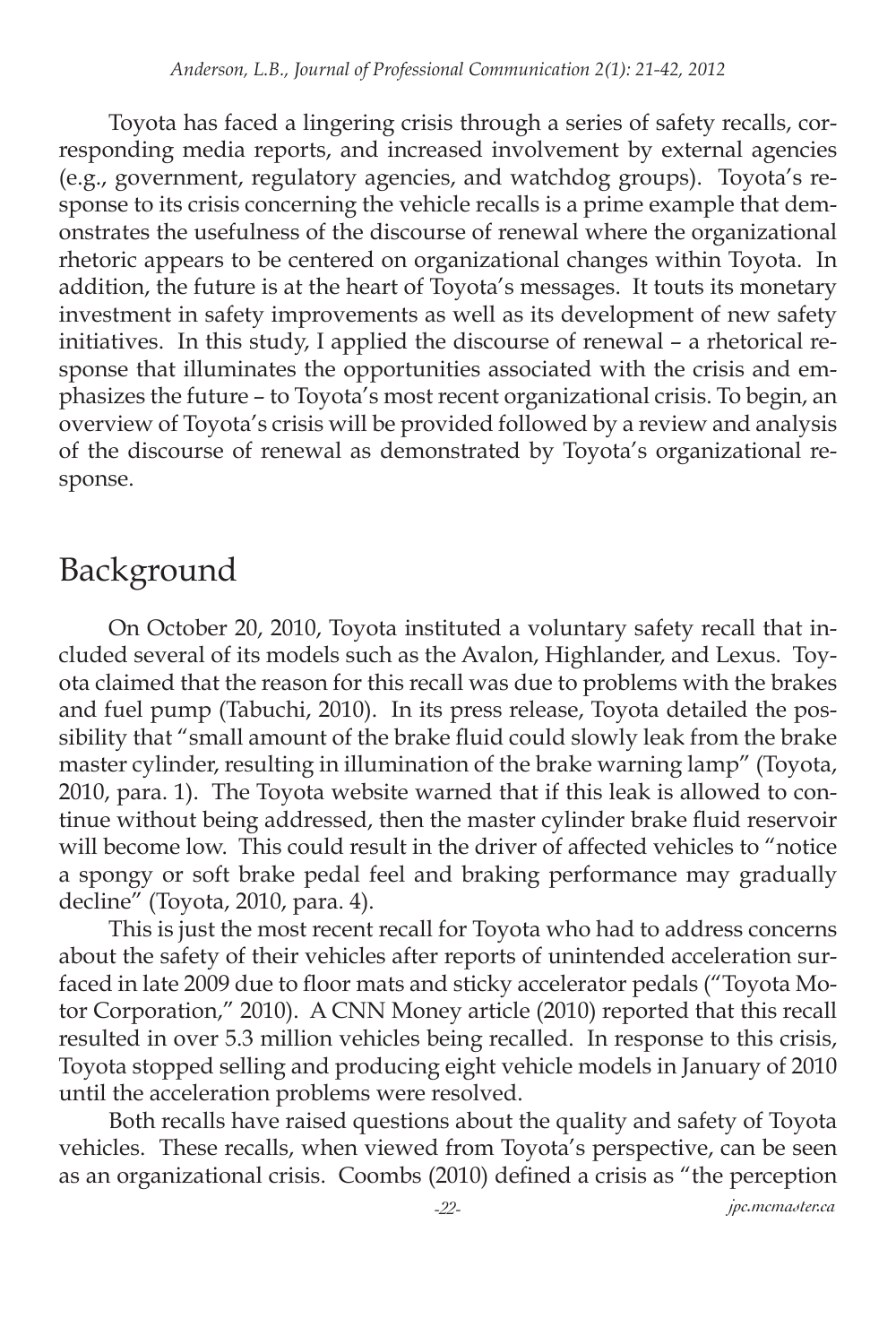of an unpredictable event that threatens important expectations of stakeholders and can seriously impact an organization's performance and generate a negative outcome" (p.  $477$ ). He further explained that they are "situations that create a need for management to respond—crises trigger the need for communication" (p. 480). One of the consequences of facing a crisis is the potential damage done to an organizational image. As a result of its recall, Toyota attempted to manage the crisis as well as its image.

Toyota's image has not gone unscathed by the recent recalls. Specifically, "its reputation for safety and quality were battered by [the] series of recalls that would eventually total more than eight million cars worldwide" ("Toyota Motor Corporation," 2010, p. 1). In order to remediate its image, Toyota tried to take a proactive stance that emphasized corrective action of the problems. It "stressed that the repairs reflected a companywide effort to be more active in addressing potential flaws" (Tabuchi, 2010, p. 1). This argument was presented in a series of commercials that Toyota developed in order to respond to the crisis.

## Crisis communication and the discourse of renewal

### *Crisis communication*

Crisis communication has become a popular topic in terms of organizational rhetoric research (Meisenbach & McMillan, 2006). In an organizational context, a crisis is defined as "a generally predictable series of events that occurs when an organization's values are under assault by an external agent or there is a perception that the organization has committed some wrong doing" (Hearit & Courtright, 2003, p. 83). Similarly, Seeger, Sellnow, and Ulmer (1998) describe an organizational crisis as a "specific, unexpected and nonroutine event or series of events that create[s] high levels of uncertainty and threaten[s] or [is] perceived to threaten an organization's high priority goals" (p. 233).

Crises have been categorized in several different ways. Lerbinger (1997) identified seven types of crises, which include natural, technological, malevolence, poor management values, deception, misconduct, and confrontation (see Table 1). In addition, Coombs (1999) created five categories to encompass crises. This typology consists of natural disasters, accidents, malevolence, rumors, and misdeeds (see Table 1). There are some overlaps in both of these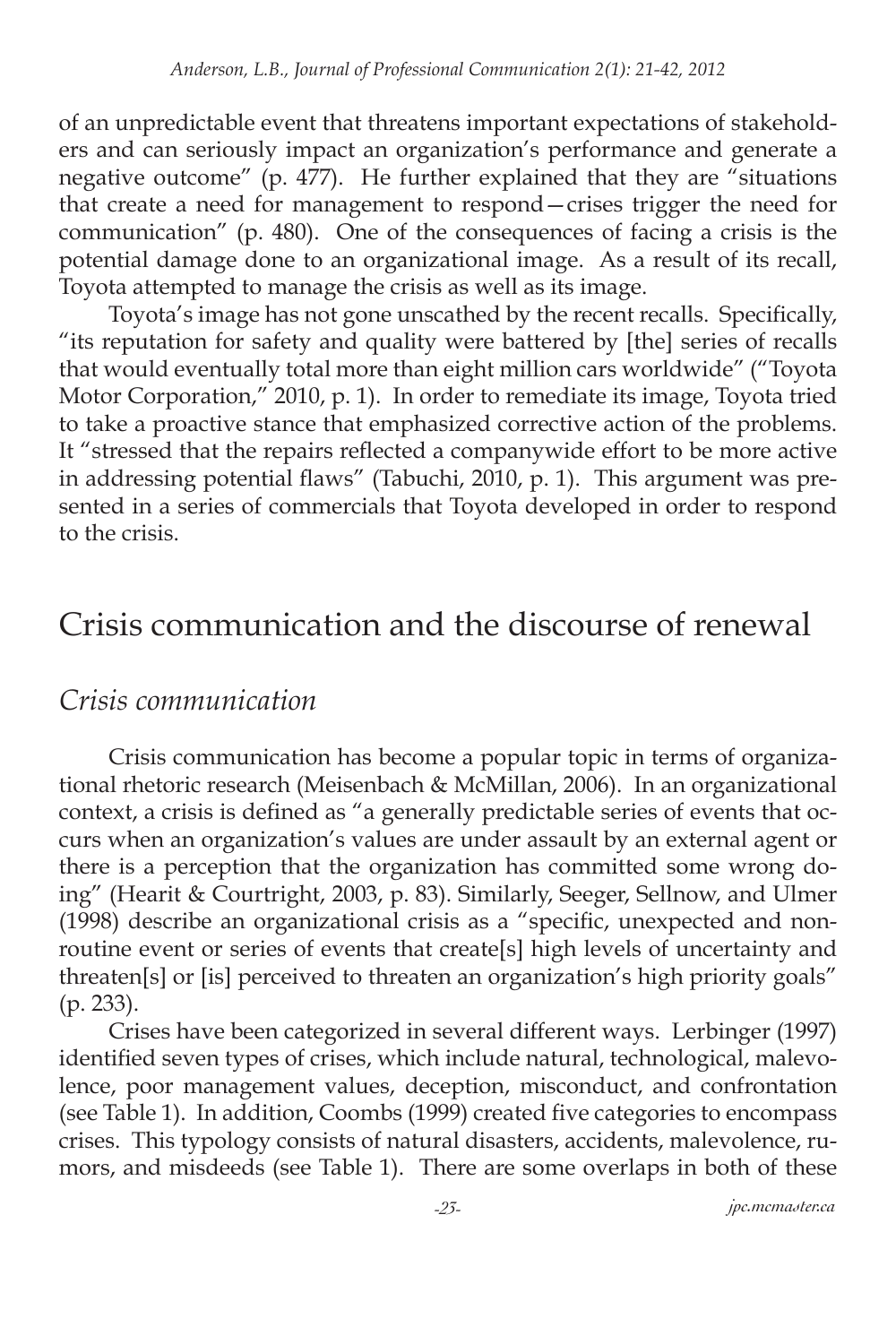typologies, however, the categories that are most closely related to the Toyota crisis is the technology and accidents since it involves product defects.

| Lerbinger                    | Coombs                                                                           | Description                                                                                                                               |
|------------------------------|----------------------------------------------------------------------------------|-------------------------------------------------------------------------------------------------------------------------------------------|
| 1. Natural                   | 1. Natural disasters                                                             | Crises caused by natural disasters<br>(e.g., floods, earthquakes).                                                                        |
| 2. Technological             | 2. Accidents                                                                     | Crises associated with human error in<br>a science and technology context (e.g.,<br>product malfunction, product recalls).                |
| 3. Malevolence               | 3. Malevolence &<br>4. Rumour                                                    | Crises caused by "enemies" of the<br>organization.                                                                                        |
| 4. Poor management<br>values | 5. Misdeeds (accounts for<br>Organizational deception<br>and Misconduct as well) | Crises that result from mismatched<br>organizational goals (e.g., finances<br>versus transparency).                                       |
| 5. Deception                 |                                                                                  | Crises caused by the purposeful de-<br>ception of an organization's publics.                                                              |
| 6. Misconduct                |                                                                                  | Crises that are associated with organi-<br>zational transgressions e.g., ques-<br>tionable business decisions, bribery,<br>embezzlement). |
| 7. Confrontation             |                                                                                  | Crises that result from arguments be-<br>tween an organization and its publics.<br>1.4000T1<br>$\sqrt{ }$<br>400T                         |

#### *Table 1:* Seven types of crisis

(Coombs, 1999; Lerbinger, 1997)

Technological crises are those that "are caused by incorrect application of science and technology, can occur frequently and typically disrupt an entire system" (DeVries & Fitzpatrick, 2006, p. 161). Similarly, Coombs' (1999) category of accidents encompasses product malfunctions and "technical breakdowns" (p. 61). This conceptualization can be used to describe the human error and technological defects that have contributed to the Toyota crisis.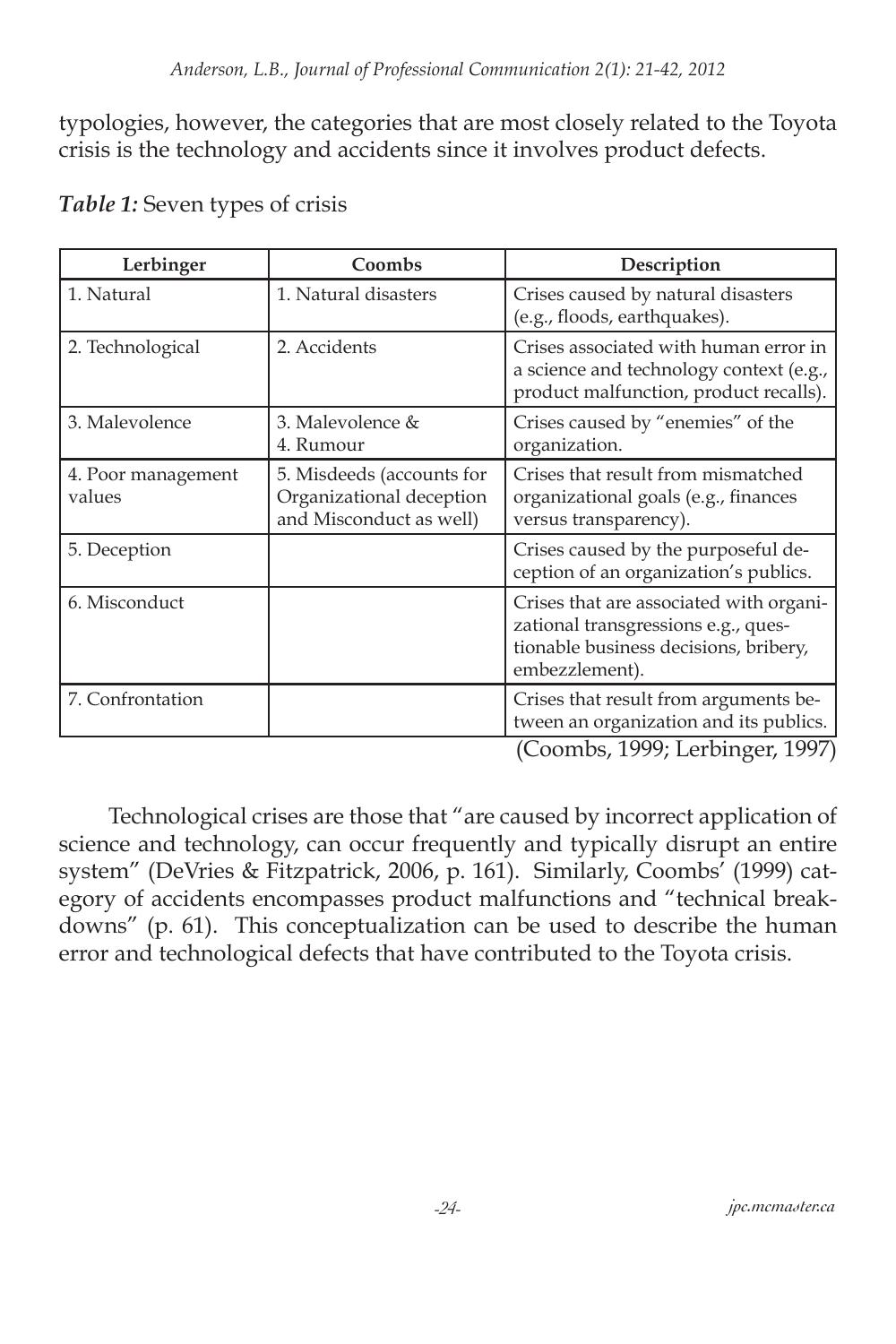While the Toyota recalls can be categorized in this way, they can also be viewed as a lingering or ongoing crisis. A lingering crisis, as its name suggests, is an issue that is not quickly resolved or forgotten about by key publics. DeVries and Fitzpatrick (2006) determined the characteristics of a lingering crisis after completing a case study of the National Zoo:

#### *Characteristics of a lingering crisis:*

- 1. Multiple events occurring over an extended timeframe
- 2. Intense media scrutiny
- 3. Escalating involvement of external organizations (watchdog / regulatory / oversight agencies)
- 4. Incongrudent organizational messages and stakeholder perceptions
- 5. External/internal charges of organizational deception
- 6. Insufficient organizational responses to stakeholder concerns
- 7. Organizational failure to address leadership responsibility for crisis

(DeVries & Fitzpatrick, 2006, p. 160)

Based on the provided description of Toyota's crisis, many of these criteria can be observed. For instance, the Toyota crises consisted of a series of recalls over several years that included a high level of media coverage and involved the government, safety agencies, and consumer activists. This categorization makes the crisis unique and dictates the response strategies available to Toyota. One such option is to adopt the discourse of renewal, which would take an optimistic approach to the crisis by focusing on positive outcomes associated with resolution and future performance, rather than emphasizing past events and actions. Like single occurrence crises, a lingering crisis can have a negative effect on an organization's image and reputation.

### *Organizational image*

Benoit and Brinson (1994) define image as the "perceptions of [a] source held by the audience, shaped by the words and acts of the source" (p. 76). Benoit (1995) further explains that organizations as well as individuals have started to view their "face, image or reputation [as] a valuable commodity" (p. vii). As Coombs (2010) notes, this value includes tangible variables like stocks and sales as well as intangible variables like reputational capital.

Fombrun, Gardberg, and Sever's (2000) define reputation as ''a collective assessment of a company's ability to provide valued outcomes to a representa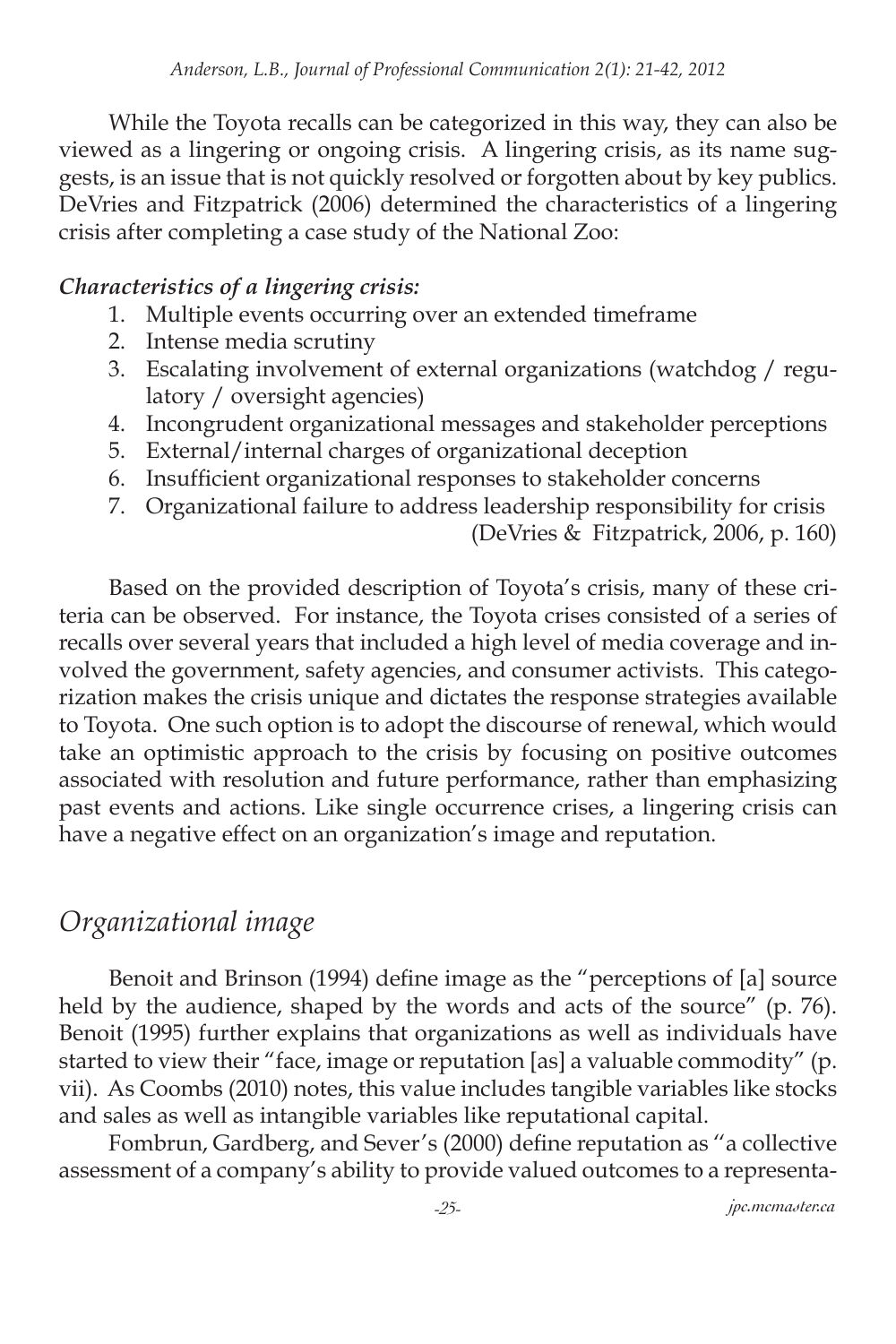tive group or stakeholders'' (p. 243). This definition focuses on the perception of the organization by an audience, which is important when trying to repair or maintain an image. Hong and Yang (2009) also identified the power associated with organizational reputation since they noted that it has become one of the "key concepts that demonstrates public relations effectiveness" (p. 382). Because of the benefits associated with reputational capital, an image is something that must be protected, especially when it is threatened by a crisis or a perceived offensive act on the part of the organization.

Benoit (1995) explains that "human beings engage in recurrent patterns of communicative behavior designed to reduce, redress, or avoid damage to their reputation (or face or image) from perceived wrong doing" (p. vii). This is especially true in instances when a crisis threatens the rhetor's image. The statement can be broadened to include organizations as well, since they commonly act as singular rhetors. As a result, organizations also engage in this constant process to preserve their reputation through rhetorical means. This struggle is explicitly present in the persuasive discourse associated with crisis communication.

### *Discourse of renewal*

The discourse of renewal is one form of crisis response strategy (Ulmer & Sellnow, 2002). Crisis response strategies are "actions (verbal or non-verbal) taken by the organization to respond to the crisis" (Wong & Hung, 2008, p. 210). These are usually categorized as accommodative or defensive strategies. Accommodating strategies are those that "accept responsibilities, take remedial actions, or both" (p. 211). At the other end of the spectrum of crisis response strategies are the defensive tactics, which "claim that there is no problem or try to deny responsibilities for the crisis" (p. 211). The discourse of renewal could likely be classified in the accommodating strategies category because it encourages the organization to implement the remedial or corrective action portion of the accommodating strategies definition.

Since Coombs' definition of crisis emphasized the need for communication, it should not be surprising that rhetorical approaches can be applied to evaluate crisis communication. In the case of a rhetorical perspective, the organization's responses to the crisis are viewed as forms of public address (Coombs, 2010). The discourse of renewal is one of these rhetorical approaches in the study of crisis communication.

The overarching goal of the discourse of renewal is to shift the purpose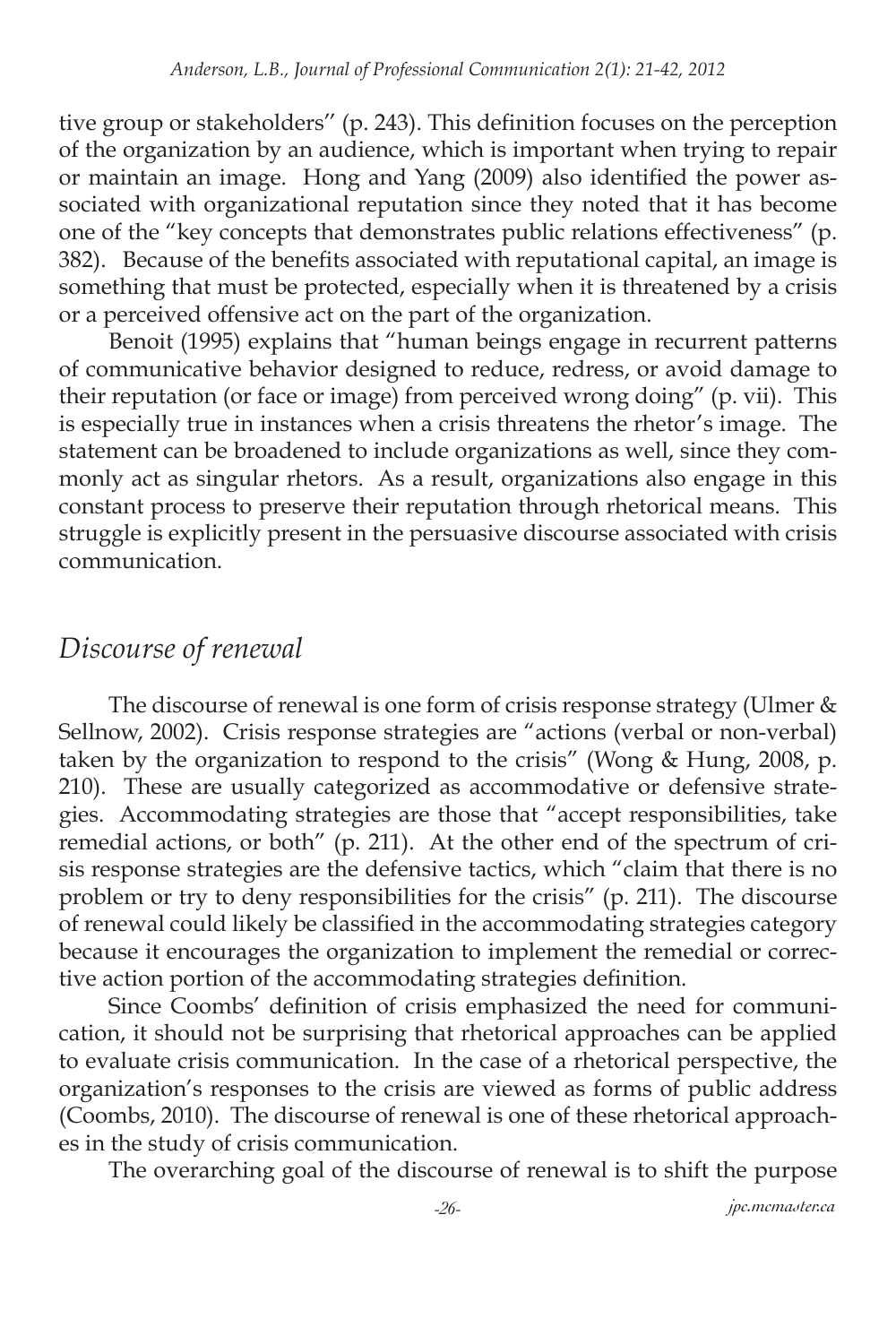of crisis communication in two interrelated ways (Coombs, 2010). It is a more optimistic way to approach crisis communication (Ulmer & Sellnow, 2002). First, it attempts to emphasize the "positives that can be taken away from the crisis" (p. 481). As a result of this shift, the crisis is framed as an "opportunity for organizational change and development" (p. 481).

Second, the discourse of renewal focuses on the "future, not on the crisis itself and not on addressing issues of blame or responsibility for the crisis" (p. 481). This shift attempts to move past the crisis to emphasize the corrective and preventative action that the organization plans to institute. In this way, the discourse of renewal differs from other forms of crisis communication that attempt to minimize the event or shirk responsibility. The purpose is to restore image by focusing on strong value positions, responsibility to stakeholders, and growth as a result of the crisis (Ulmer & Sellnow, 2002, p. 362).

The tenets associated with the discourse of renewal have been explored in several different contexts. These include the attacks of September 11th, 2001, organizational responses (Cantor Fitzgerald) following terrorist attacks, natural disasters, industrial accidents (Malden Mills and Core Hardwood) and food recalls (Seeger & Ulmer, 2002; Seeger, Ulmer, Novak, & Sellnow, 2005; Ulmer, Sellnow, & Seeger, 2007; Ulmer & Sellnow, 2002). An additional context that needs to be reviewed is the appropriateness of the discourse of renewal during a lingering crisis.

This is especially true since the discourse of renewal is not appropriate in all crisis situations. Coombs (2010) warns that "not all organizations are in a position to execute [discourse of renewal] because there are certain conditions that must exist for [it] to be effective" (p. 481). These conditions refer to the appropriateness of the response given contextual factors of the crisis. In addition, the question of responsibility for the act is minimized in the discourse of renewal approach. This can be viewed as a form of denial, which could cause organization's actions to be perceived as unethical. In turn, this could further damage the organizational reputation (Coombs, 2010). Since the discourse of renewal is not an appropriate response in all crisis situations, it is important to understand how Toyota used the overarching tenets of the discourse of renewal in its response as well as assess the appropriateness of this approach given the lingering nature of the recall crisis. This study examines the following two research questions:

*RQ1.* How does Toyota utilize the discourse of renewal to repair its reputation following the 2009 and 2010 vehicle recalls?

*RQ2.* Is the discourse of renewal an appropriate strategy for crisis communication?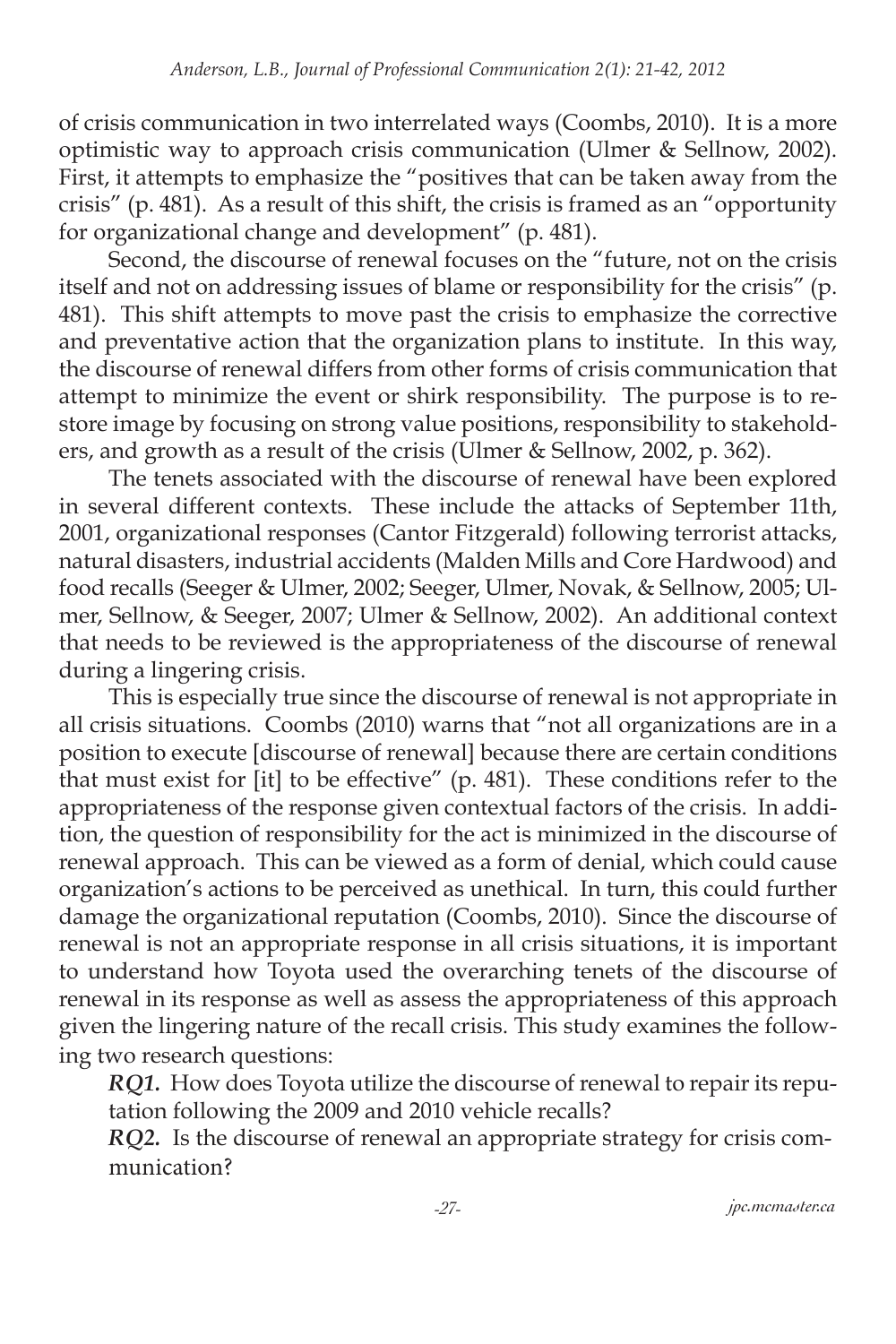# Methods

Toyota's recalls were examined using the case study method in order to gain a better understanding of crisis communication strategies that they used, especially those specific to the discourse of renewal. According to Stacks (2006), a case study is an "informal research methodology that gathers data on a specific individual, company or product with the analysis focused on understanding its unique qualities" (p. 2). In addition to Stacks' explanation of case studies, Larissa A. Grunig (2008) described this approach as a "collection of methods" rather than a single method (p. 131).

While case studies are utilized in a variety of social sciences, they are an especially popular and effective approach to the study of crisis communication. This is due in part to the ability of the researcher to incorporate multiple sources and methods of information, which "allow the researcher to retain the holistic and meaningful elements of real-life events" (DiStaso & Stacks, 2010, p. 327). This statement highlights the ability of case studies to contextualize the crisis under investigation. In addition to illustrating specific instances and approaches to crisis communication, Seeger, Sellnow, and Ulmer (2010) explain that "cases have driven the research agenda for public relations and crisis communication" (p. 491).

In order to demonstrate how Toyota utilizes the discourse of renewal, the theoretical framework was applied to six commercials that serve to illustrate Toyota's crisis communication.

# Artifacts

Toyota produced these commercials in order to respond to the safety recall concerning its brake and fuel pump problems. A search of the Toyota website revealed a recall information page, which stored pertinent information about the crisis. One of these components was a set of archived commercials and media clips relating to the recall. In this study, six commercials acted as an organizational response and served as the artifact of analysis. These commercials were selected because of their prominent position on the Toyota website and YouTube channel, which suggested that they contained the response Toyota wanted to communicate to its publics.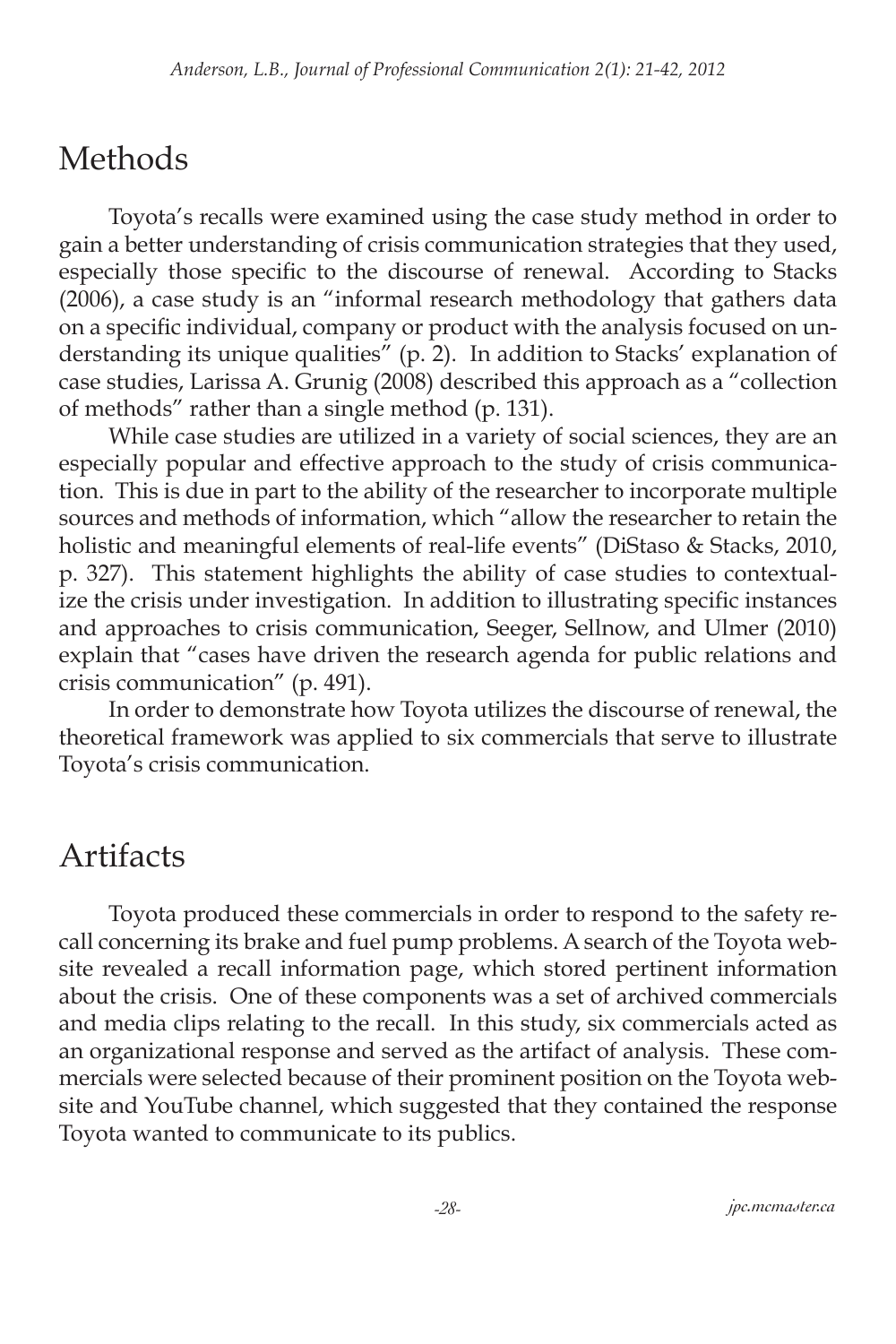Specifically, three commercials from the Toyota website (Toyota.com), "Safety First," "Restore," and "Commitment," were reviewed. In addition, a set of three interrelated commercials from the Toyota YouTube channel (youtube.com) were included in this analysis. These were linked to the recall information page and included the "Toyota Invests in Technology and Safety," "Toyota Star Safety System – Helping," and "Toyota Star Safety System – Accident" (see Table 2). Each of the commercials will be detailed below.

| Title                                   | Location                            |
|-----------------------------------------|-------------------------------------|
| Safety first                            | Recall information page: Toyota.com |
| Restore                                 | Recall information page: Toyota.com |
| Commitment                              | Recall information page: Toyota.com |
| Toyota invests in technology and safety | Toyota's YouTube channel            |
| Toyota star safety system - Helping     | Toyota's YouTube channel            |
| Toyota star safety system - Accident    | Toyota's YouTube channel            |

*Table 2:* Toyota's commercials

The "Safety First" commercial highlighted the investments and changes that Toyota was making in order to make its publics feel safer. While the narrator stated the specific corrective action steps that Toyota was implementing, footage of factory workers, the production line, and completed cars were displayed on the screen. This commercial was very somber in tone. For example, none of the featured workers were smiling. This tone supported the narrated statements, which implied a sense of responsibility even though it was never overtly stated. In addition the tone served to highlight the hard work that Toyota, as an organization, was putting in to correct its mistakes and resolve the crisis.

The "Restore" commercial emphasized the history associated with Toyota. As the narrator spoke, pictures of Toyota over the past fifty years were displayed. Throughout the commercial, the actions Toyota took in order to restore public confidence were detailed. However, this commercial differed from "Safety First" in its focus on its existing positive organizational image. During the concluding seconds, the commercial directed its audience to the Toyota website (Toyota.com) where the public can get more information. This website is aligned with the messages in the commercial as it also emphasized new safety practices, organizational procedural changes, safety, and history.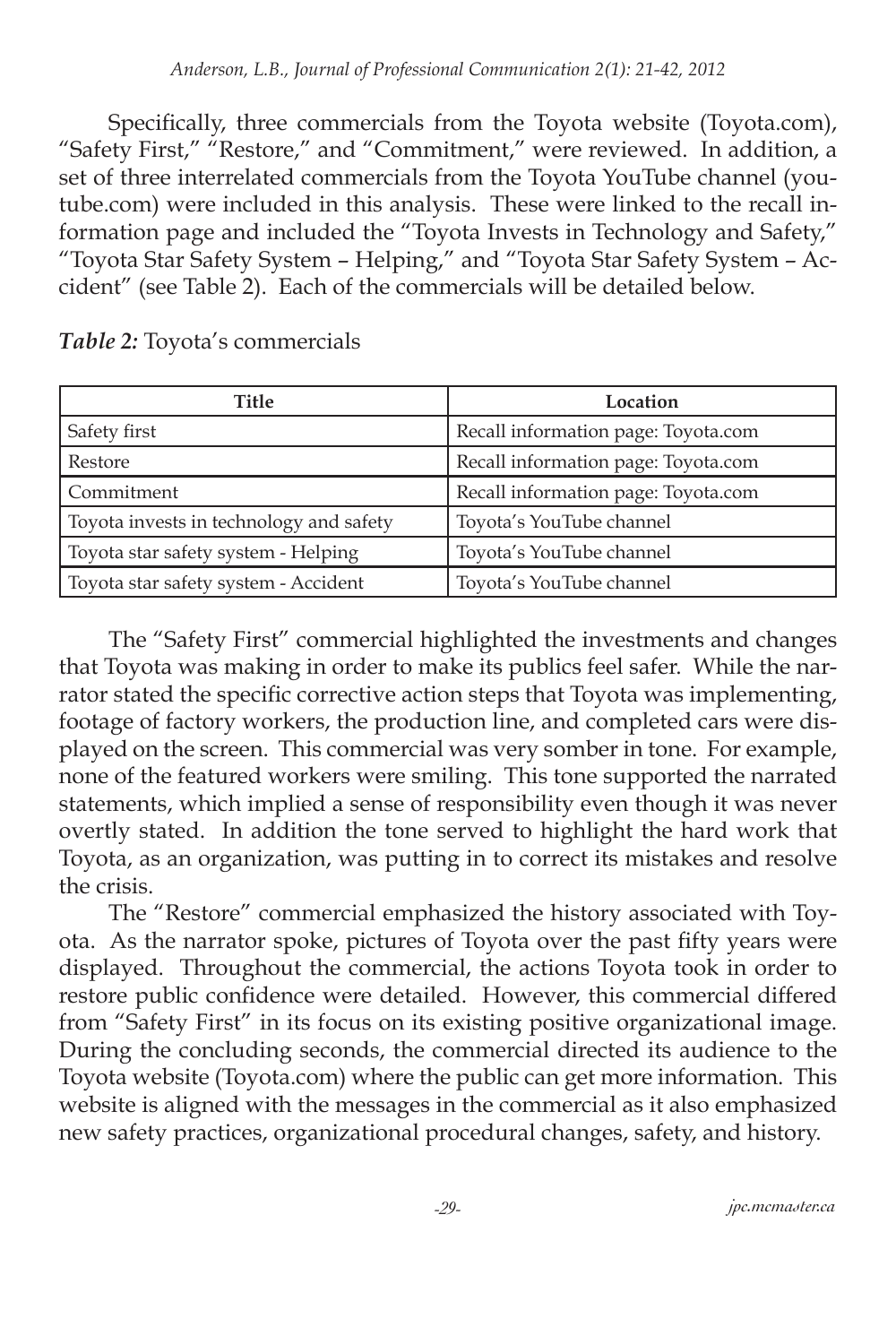"Commitment" followed the same format as "Restore" in terms of focusing on Toyota's history and existing image. However, the messages in this commercial emphasized that Toyota did not meet its public's standards and explains that it will work to fix this. Unlike "Restore," this commercial did not provide specific plans for corrective action, but instead provided an overview similar to "Safety First." Again, this commercial concluded by sending the public to its website for more information.

"Toyota Invests in Technology and Safety" was the first of the three interrelated YouTube commercials featured on the Toyota channel. The commercial's overarching theme was that "we care." This claim was substantiated through the stated commitment to investing in safety as well as highlighting the awards that Toyota won for safety. This commercial moved past the somber tone seen in the previous commercials. For example, it featured upbeat music with footage of supposed customers who were smiling and artistic replications of car parts flying in behind the people as the narrator highlighted Toyota's focus on safety and corresponding awards. Also, key phrases floated across the screen in order to further underscore Toyota's message.

The second YouTube commercial, "Toyota Star Safety System – Helping," followed a similar format to the "Toyota Invests in Technology and Safety" commercial. However, it differed in terms of its emphasis on children and families. The message stressed in "Toyota Star Safety System – Helping" was that everyone deserves to be safe. In order to align itself with this claim, Toyota detailed its new safety features included in the star safety system and encouraged its viewers to visit Toyota.com for more specific information.

"Toyota Star Safety System – Accident" was the third commercial selected from YouTube and again, it followed the same format as the first two. Like "Toyota Star Safety System – Helping," this commercial highlighted the new star safety system that now comes standard in all Toyota vehicles. However, this commercial differed as it included footage of a testimonial from Toyota's chief engineer, Greg Bernas. During his statements, Bernas highlighted Toyota's commitment to safety and emphasized the point that this begins as early as the concept design phase. Again, this commercial referred viewers back to Toyota.com for more information on the new safety features.

# Analysis

In order to analyze Toyota's application of discourse of renewal, each commercial was viewed multiple times to identify instances when the tenets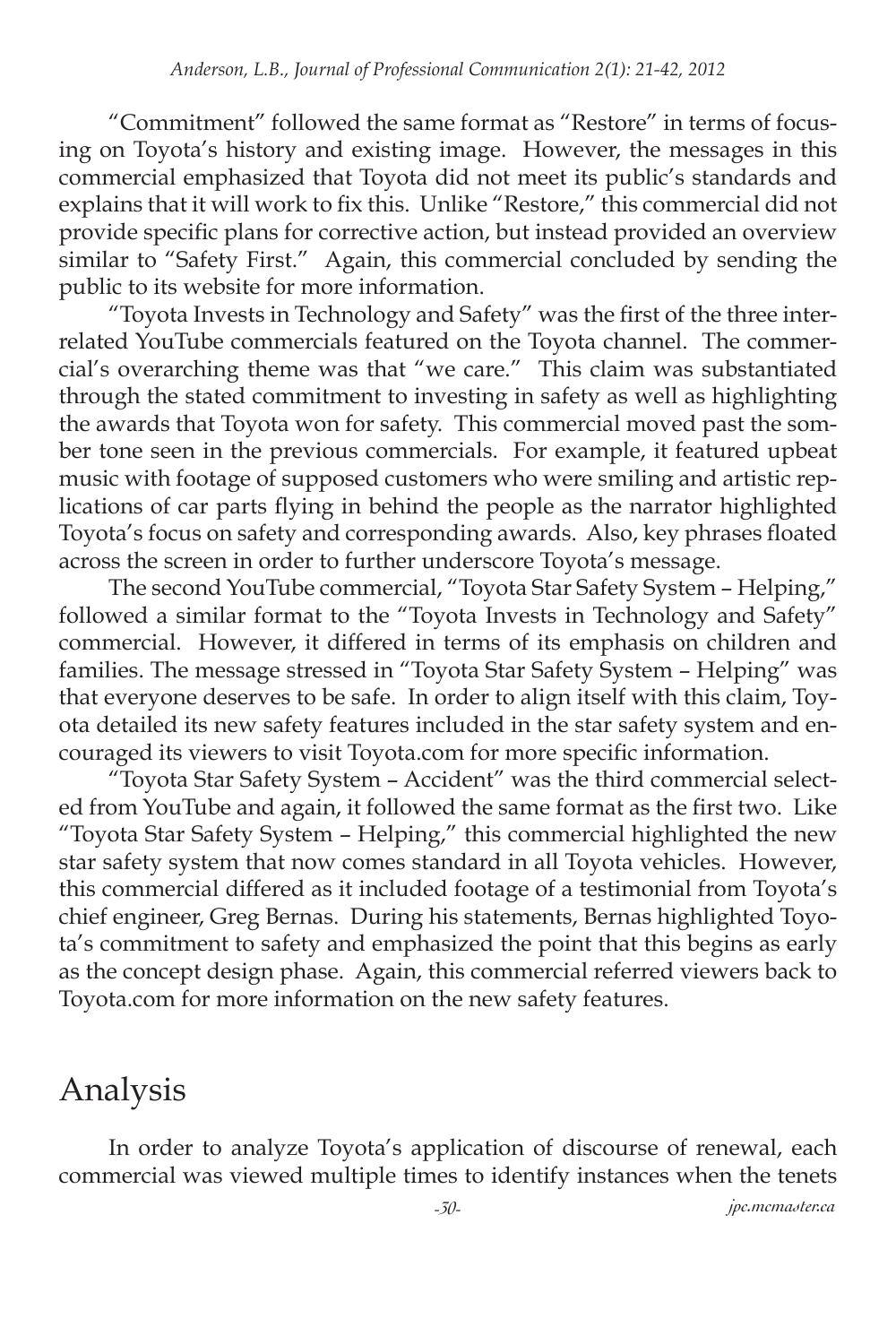of the framework were used. Specifically, this included finding statements that either emphasized the positives associated with the crisis and/or statements that highlighted the future. After these instances were identified, they were classified based on the categories described by the overview of the discourse of renewal provided earlier. They were then evaluated in order to uncover emerging themes, which are further discussed in the research portion of this case study.

# Results

### *RQ1*

The first research question was concerned with how Toyota utilized the principles found in the discourse of renewal in order to repair its reputation following the 2010 safety recall. This question was addressed by examining the content of the commercials in terms of the overarching goals of the discourse of renewal. These goals include emphasizing the opportunities associated with the crisis and focusing on the future of the organization facing the crisis. However, during the analysis, two more categories were developed in order to adequately capture the themes used by Toyota in its commercials. These additional categories include history and image.

### Opportunities

As previously mentioned, one of the overarching goals of discourse of renewal is to emphasize the "positives that can be taken away from the crisis" (Coombs, 2010, p. 481). Throughout the commercials, Toyota attempted to frame the recall as an opportunity to invest in technology as well as an occasion to make its vehicles safer.

Toyota viewed this recall as an opportunity to invest in itself, specifically in its safety and related technology. In the "Safety First" commercial, Toyota informed its audience that it was making substantial investments in safety features. This investment added up to over one million dollars per hour. This fact is also highlighted in the "Toyota invests in Technology and Safety" commercial. In this commercial the narrator explicitly announced that Toyota was investing over one million dollars per hour in order to advance technology and safety while the words "one million dollars every hour" were displayed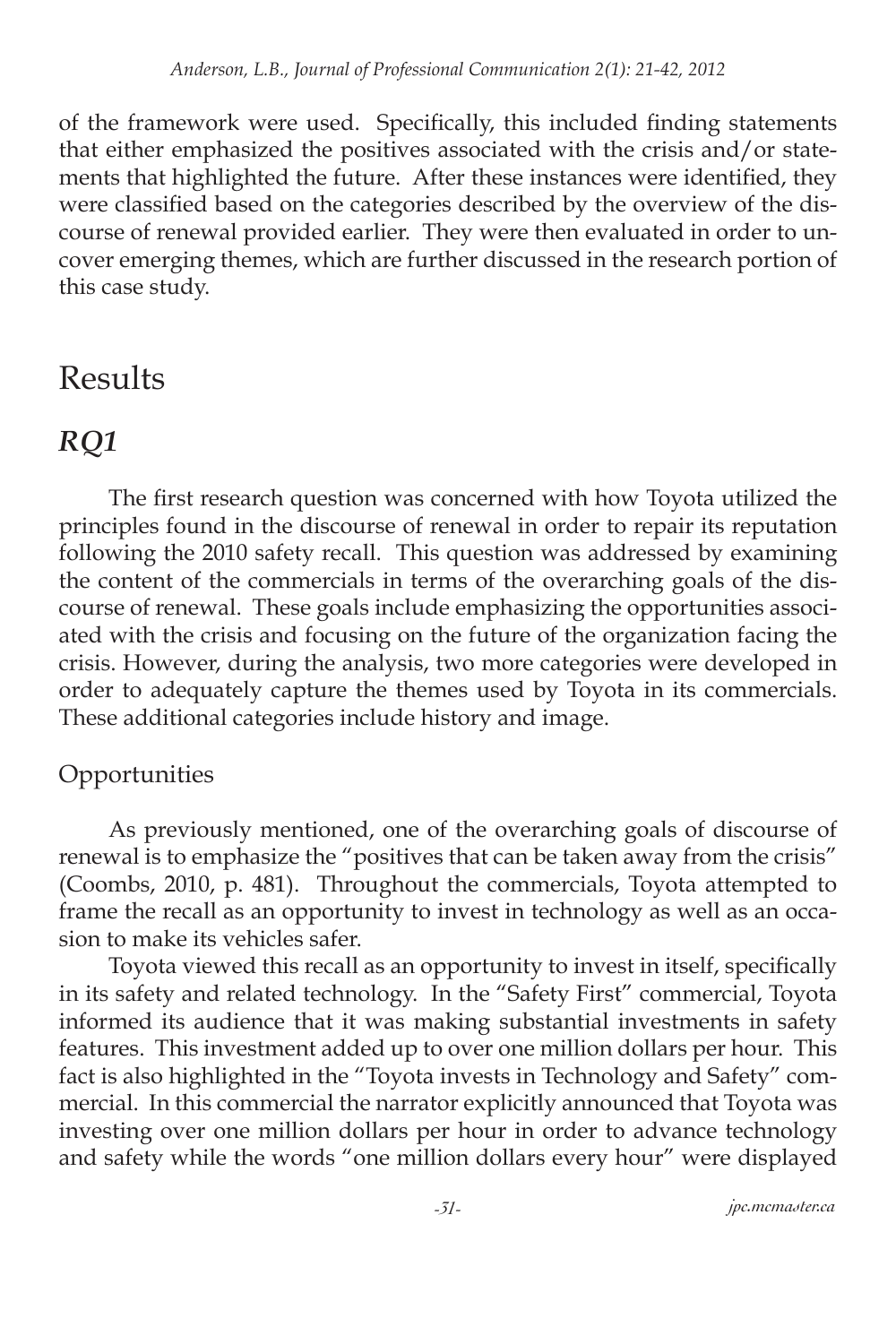technology," which again, underscored the key points of the statements being made by Toyota.

Toyota also mentioned its investment in terms of time. In the "Commitment" commercial the narrator explained that Toyota was "working around the clock" in order to repair the factors that caused the recall. This investment of time was completed with the hope that by showing its dedication to its publics, Toyota will become a better company. Again, this demonstrated the perceived opportunities associated with the crisis.

In terms of its safety advancements, which were made possible by the previously discussed investments, the Toyota commercials focused on its recent accomplishments and new organizational procedures. Specifically, the organization highlighted its Star Safety System in the "Safety First", "Toyota Star Safety System – Helping," and "Toyota Star Safety System – Accident" commercials. In the "Safety First" commercial, the safety system was just mentioned in relation to the company's ongoing investment in safety features. However it was described as comprehensive and the fact that it now comes standard was emphasized. The "Toyota Star Safety System – Helping" and "Toyota Star Safety System – Accident" commercial provided more details about the Star Safety System. For instance, these commercials explained that the safety system included five accident avoidance technologies.

In addition to the new Star Safety System, Toyota also highlighted other forms of corrective action in terms of an opportunity to correct its wrong and to serve its publics. For example, in "Restore," the narrator stated that engineers have tested the solutions for the recalls and its dealers are repairing over fifty thousand vehicles per day. Additionally, the "Toyota Invests in Technology and Safety" commercial explicitly demonstrated the opportunities that were produced as a part of Toyota's renewed commitment to safety by listing a series of awards that the car company has won. These included "multiple top safety pick awards for 2010 by the Insurance Institute for Highway Safety." The commercial also explained that it has received more accolades than any other brand. Again, touting its commitment to safety and highlighting its reputation for being a quality automaker.

#### Future

A second goal of the discourse of renewal is to shift the focus to the "future, not on the crisis itself and not on addressing issues of blame or responsibility for the crisis" (Coombs, 2010, p. 481). Toyota attempted to emphasize the future throughout its response commercials. This was done by highlight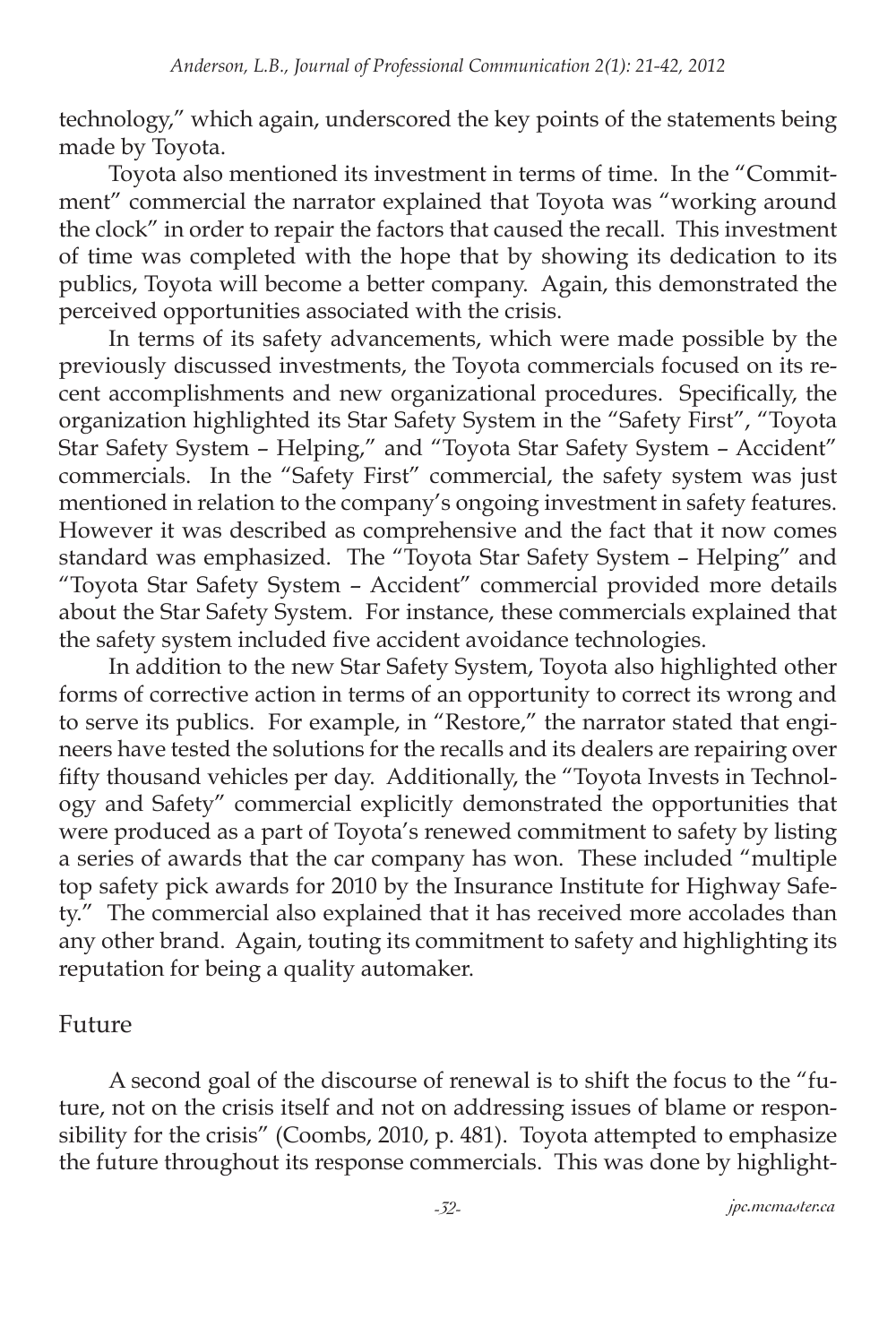ing its priorities and goals.

Most of the Toyota commercials were situated in a forward looking context. While the commercials underscored Toyota's corrective action as an opportunity, it also presented its implementation of safety features as an ongoing process that will continue to be updated, even in the future. For example, in the "Safety First" commercial, the narrator claimed that "safety will continue to be a top priority." This statement implied that even after the crisis is resolved, Toyota will continue to be focused on consumer safety and that this will inform its future organizational decisions.

In terms of future goals, the "Restore" commercial explained that Toyota was working to restore faith in the company. This "restoration" appeared to be part of the primary goal of Toyota's crisis communication. The theme of future "restoration" was also present in the "Commitment" commercial, which further elucidated this goal by explaining that Toyota now has a solution to the recalls and hopes to restore faith in the company.

#### **History**

While Toyota demonstrated a focus on the future as highlighted in the discourse of renewal, it also emphasized its history. While this may seem contradictory, it is not, because in order to contextualize Toyota's future priorities and goals, the public must be aware of its past. The Toyota history was emphasized in the "Restore" and "Commitment" commercials. Both made the claim that for over fifty years, Toyota has been making "safe, reliable vehicles." Both commercials also included pictures and footage throughout Toyota's organizational lifetime, which a concentration on dated footage.

The "Restore" commercial was the most blatant in conjuring Toyota's past by opening with the narrator explaining that "history has shown a good company will fix its mistakes, but a great company will learn from them." This statement again tied to the history of Toyota by implying that it has the experience and perspective to be able to learn from the crisis rather than just fix the problem that caused the crisis. In addition, it also suggested that Toyota was not just a good company, but a great company, which led directly to the positive connotations associated with Toyota's image.

#### Image

Toyota also attempted to present itself or its image in the most positive way possible. This was accomplished through bolstering, which Ware and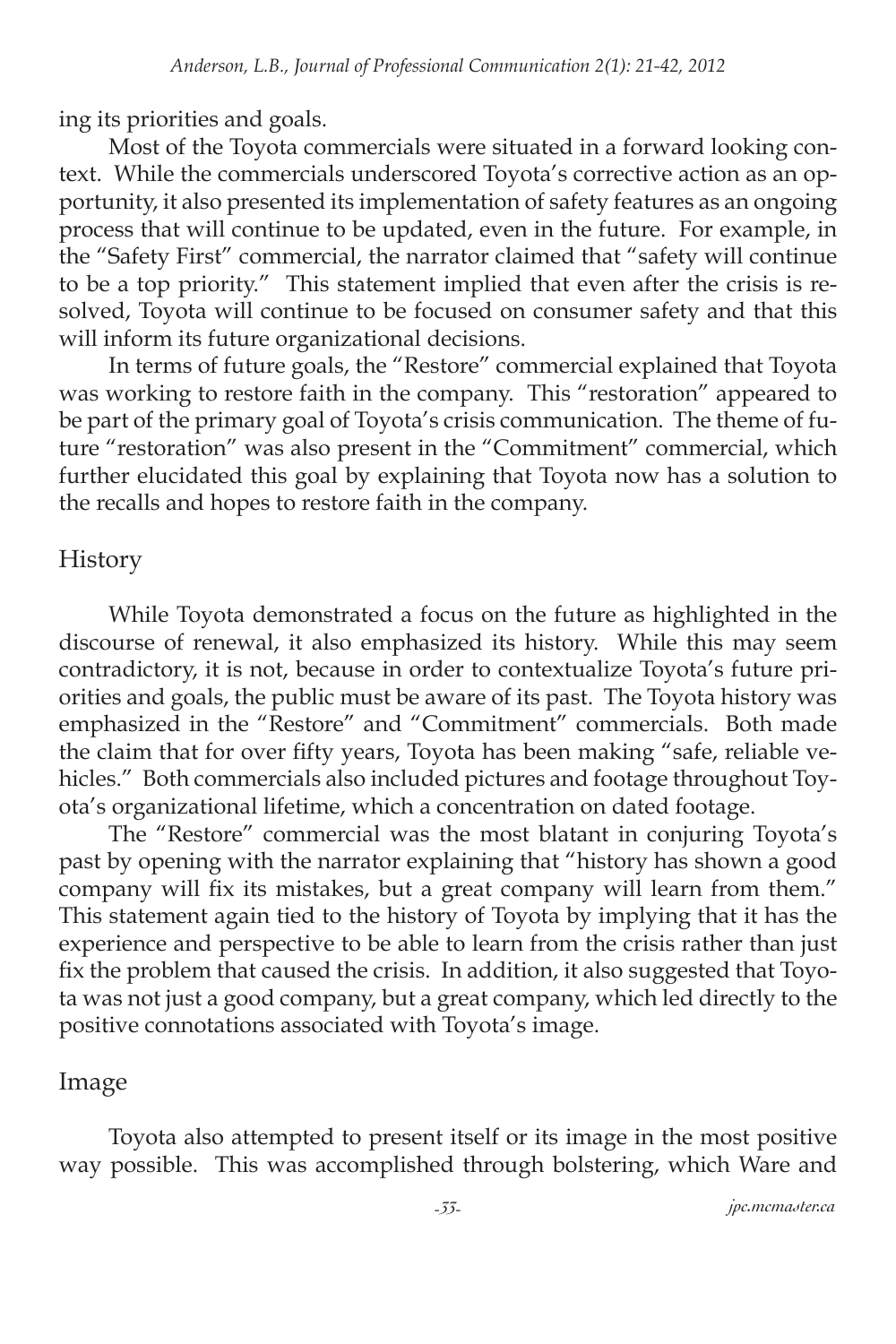way possible. This was accomplished through bolstering, which Ware and Linkugel (1973) define as a rhetorical strategy, in which the rhetor attempts to "identify himself with something viewed favorably by the audience" (p. 277). Toyota's image was also presented in a positive manner by highlighting its corrective action, which was defined as an attempt to "either to repair the damage caused by an offensive act or to prevent reoccurrence of the offensive act or both" (Borchers, 2005, p. 267).

As mentioned in the discussion of the history category, two of the commercials emphasized the safety and reliability associated with Toyota for over fifty years. Similarly, the commercials explained that Toyota knew it was not living up to its publics' standards or even its own in the "Commitment" commercial. Again, suggesting that Toyota should be associated with high levels of quality. This quality was demonstrated through the numerous awards that Toyota has won since the crisis emerged. These types of claims served to enhance its organizational identity. They also acted as a form of bolstering since it stressed the positive characteristics of Toyota.

The overarching theme of the "Toyota invests in Technology and Safety" commercial was "we care about your safety." Closely related was the repeated theme in the "Toyota Star Safety System – Helping" commercial and the "Toyota Star Safety System – Accident" commercial, which was "everyone deserves to be safe." Both of these themes implied that Toyota is an ethical company whose goals are aligned with their publics, especially in terms of safety. In order to meet these shared goals, Toyota has invested a large amount of time and money in its attempts to to restore its public faith in the organization by meeting the shared goals, which will hopefully result in a repaired image. This may be accomplished by explaining how Toyota plans to restore the situation or make changes that will prevent reoccurrences (Benoit, 1995).

### *RQ2*

The second research question was concerned with whether the discourse of renewal was an appropriate strategy for crisis communication. In order to determine if Toyota's use of the discourse of renewal was appropriate, an analysis of Toyota's strengths regarding the utilization of the approach was completed. In addition, the themes present in two definitions of effectiveness served as an additional measure of overall appropriateness since in order for a response to be effective, it must first be considered appropriate.

Benoit and Drew (1997) viewed effectiveness as being intrinsically tied to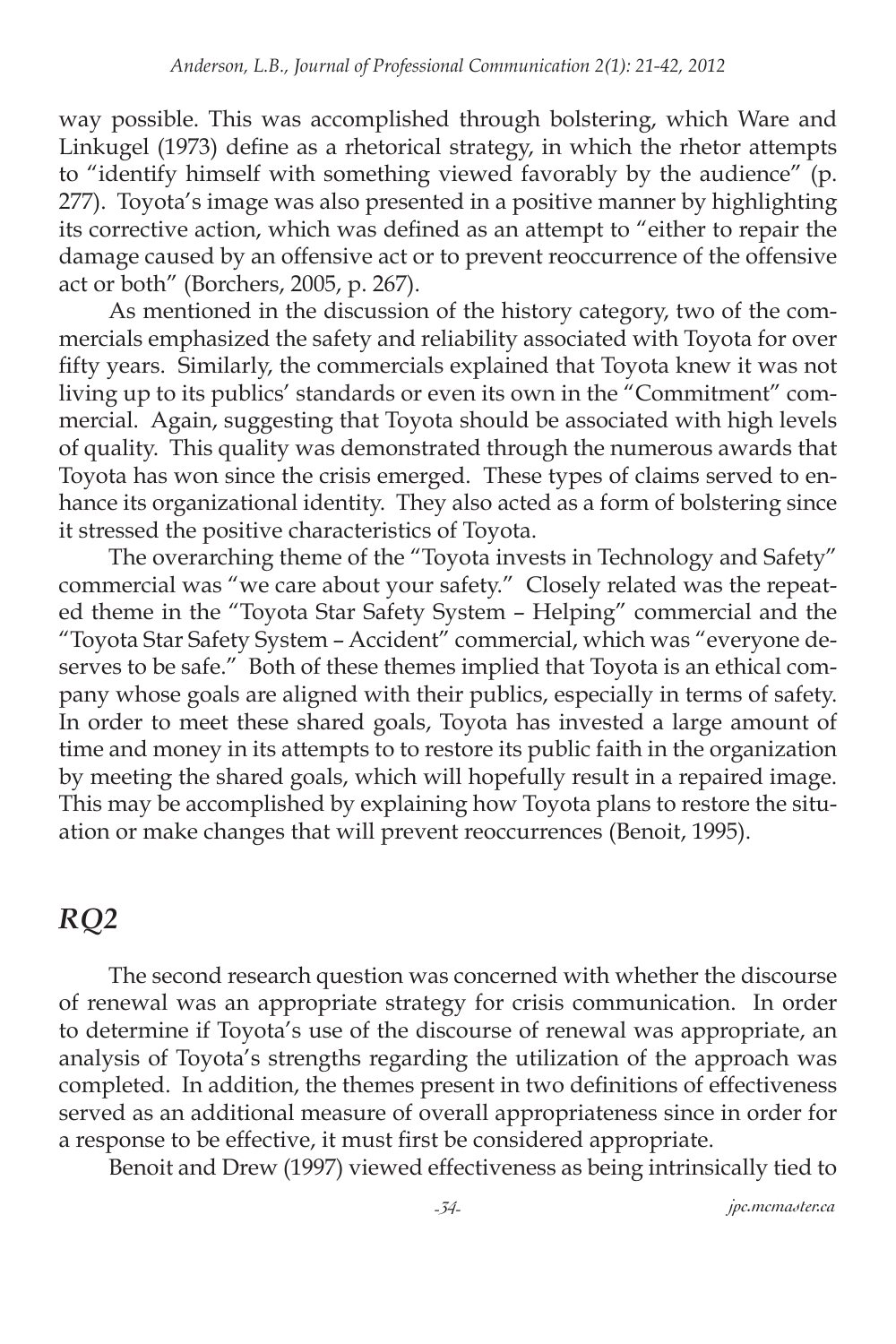appropriateness since in order for a communication to be effective it must be appropriate to the given situation, which in terms of this study is the lingering recall. Benoit and Drew (1997) combined their definition of appropriateness and effectiveness by stating that they are "two important dimensions of communicative competence [which] reflect whether the recipients of the accounts were offended or not (appropriateness) and whether the recipients were persuaded to restore the face of the transgressor (effectiveness)" (p. 157). While it is difficult to assess the effectiveness of crisis communication, appropriateness is a more easily determined.

Along the same line, Grunig, Grunig, and Dozier (2002) explained that organizational effectiveness is determined by goal attainment and is facilitated through its level of appropriateness. The authors noted that these goals "must be appropriate for the strategic constituencies that are found in the organization's environment, publics that have the power to constrain the ability of the organization to meet its goals and achieve its mission" (p. 10). Again, this description complements Benoit and Drew's definition as they both underscore the interplay between effectiveness and appropriateness and audience.

### Toyota's strengths

Toyota exhibited several strengths in terms of its use of the discourse of renewal to respond to its crisis. Specifically, it focused on the positives associated with the recall, like the opportunity to invest time and money to make it a stronger company. In addition, Toyota presented the crisis as a chance to improve its safety features and technology in order to produce safer cars, which will hopefully make it a more competitive company.

Toyota also stressed the future rather than the crisis. This was accomplished by detailing its ongoing priorities and goals. The priorities included addressing the recall and renewing its commitment to safety. In terms of goals, Toyota discussed its hope to restore the publics' faith in the company. These organizational goals appear to be aligned with the presumed goals of Toyota's publics.

In addition to the two overarching categories, Toyota also presented its history and image in a positive manner. This is important because ''if stakeholders like what they hear and see, they support the company'' (Fombrun & van Riel, 2003, p. 20). So the focus on history and image not only contextualizes any attempt at framing, bolstering, and implementing corrective action, but it also fosters positive feelings about the organization by reminding the public about their previously held perceptions of Toyota over the years and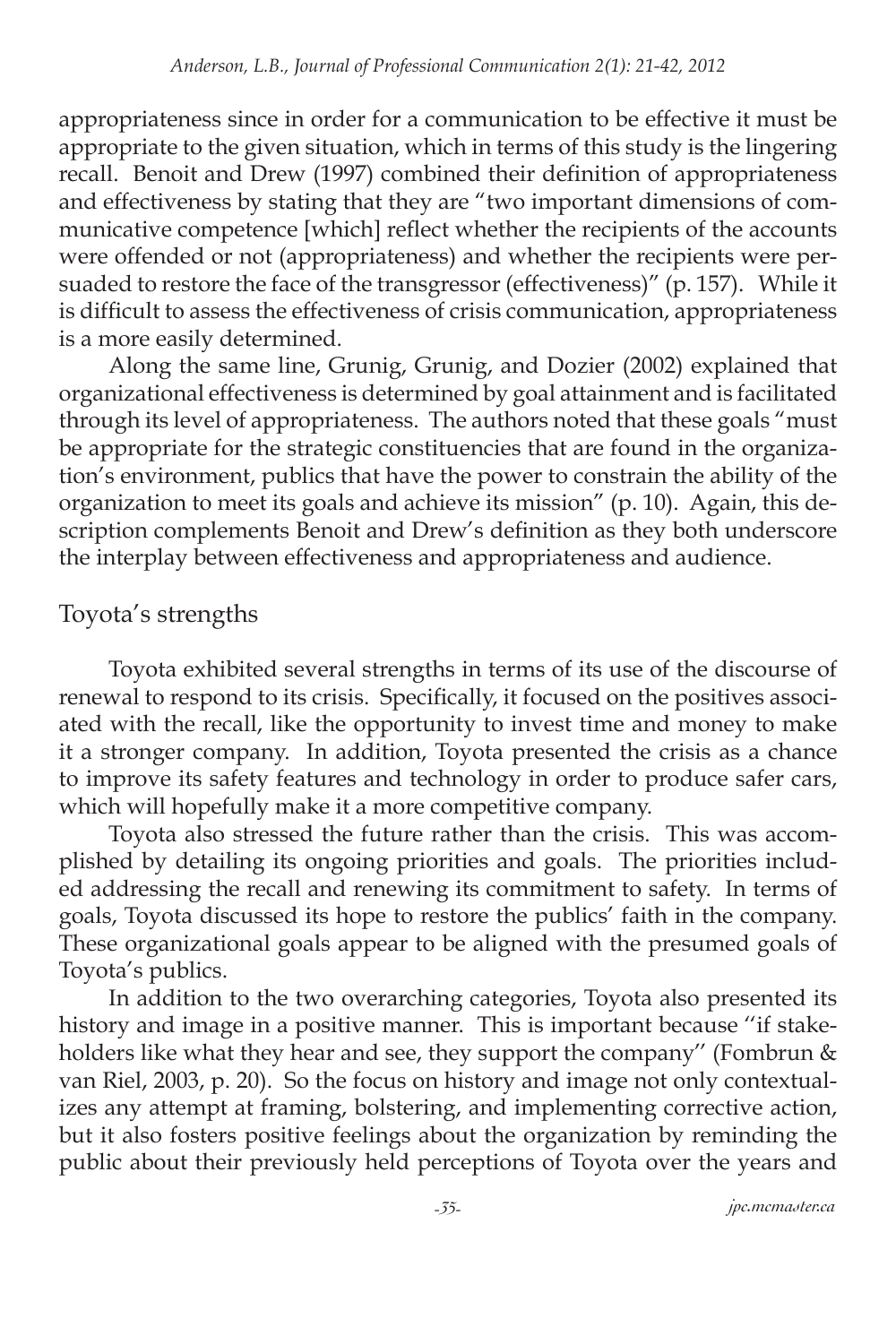encourages supportive behaviors (Hong & Yang, 2009). As a result, Toyota's use of the discourse of renewal encouraged its publics to have confidence in the organization, which supports the optimism associated with this approach to crisis communication.

#### Appropriateness and audience

The appropriateness of a message and the audience are two factors that deserve special attention, especially when attempting to determine the effectiveness of crisis communication. In terms of the appropriateness, Toyota's message was appropriate in the given situation since it responded directly to a given exigence that was created by the recall. The message did not attempt to deny or evade responsibility for the crisis, even though an outright admission of guilt or corresponding apology was not present in any of the commercials. Also, it did not try to minimize the danger associated with the braking problems with that resulted in the recall. Toyota appeared to have been aware of the appropriate responses for the situation when developing in crisis communication plan and highlighted those key strategies like framing the crisis as an opportunity and focusing on the future.

In addition to the response being suitable to the situation, it was also appropriate in terms of Toyota's publics. While these commercials did not run on television, they were available online for those audience members who sought additional information about the recalls and corresponding corrective action. Toyota's messages responded to the perceived concerns of the audience and communicated key information to its publics while emphasizing the shared goals. These goals included solving the problem that caused the recall, preventing reoccurrences, and restoring faith in the organization and its products.

Overall, it appears as though the discourse of renewal was an appropriate strategy for Toyota to utilize since the automobile maker was still a competitive organization as of 2012. The New York Times (2012) reported that Toyota's finances were still strong, selling more that 7.4 million vehicles by September 2012. Revenue also increased 18% from 2011, with a reported profit of over \$67.6 billion (New York Times, 2012).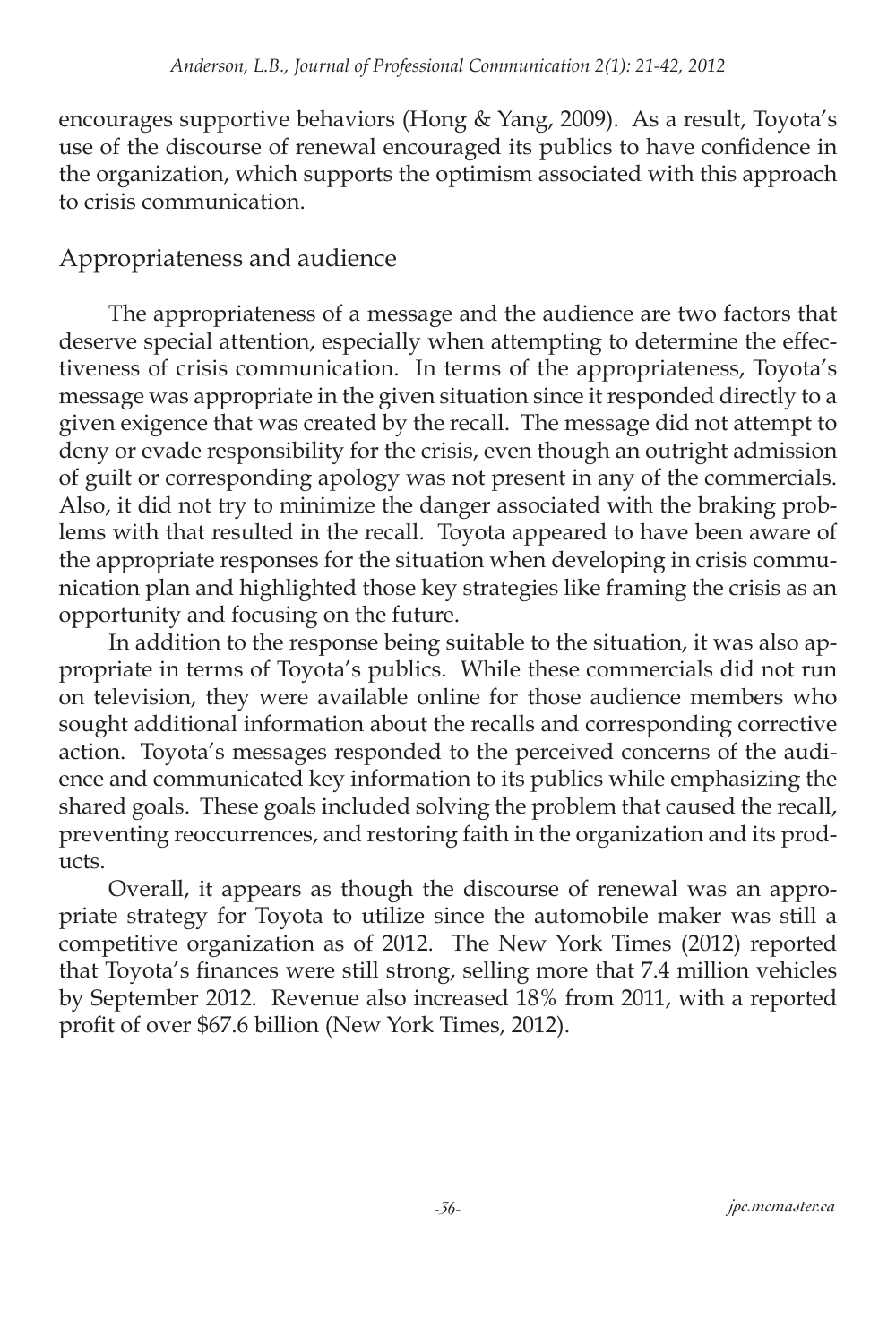### Discussion

### *Implications*

This section will evaluate the case study analysis in order to identify the implications associated with the findings. The discussion of the implications will be organized by research questions in order to summarize the results of each analysis and draw conclusions from the proposed results.

The utilization of the discourse of renewal by Toyota demonstrated the interrelated nature of the two overarching categories. In order to frame the crisis as an opportunity, Toyota had to address the future and not focus on the crisis itself. Otherwise, the messages would not have been presented in such a positive manner. In addition, the history category was included in order to demonstrate the longevity of Toyota as well as contextualize the forward looking nature of the commercials. Toyota took advantage of its strong history in several of the commercials. Specifically, history was used in order to improve Toyota's image through bolstering or highlighting the positive characteristics of the organization. The reflexivity present in these categories may indicate a need for an expansion of the two overarching themes originally stated in the discourse of renewal, especially in terms of history and image.

This case study also demonstrated the utility of the discourse of renewal. Specifically, it was shown to be an appropriate form of crisis management, especially in terms of accounting for the expectations and goals of the intended publics. These findings may be deemed appropriate because Toyota used the discourse of renewal in accordance with three commitments put forth by Ulmer and Sellnow (2002) following their analysis following the September 11th terrorist attacks. These include emphasizing a commitment to the stakeholder in which the response must demonstrate a "commitment to consumer well-being, a willingness to engage in protective innovations" (Ulmer & Sellnow, 2002, p. 362). Throughout the commercials, Toyota put its customers and their safety first. In addition, the messages highlighted its commitment to correction. This was accomplished by demonstrating the organization's desire to improve safety standards through technological advancements and monetary investments. In addition, Ulmer and Sellnow (2002) explained that the created message should demonstrate a commitment to its core values. In order to do this, Toyota attempted to move past the fear associated with the crisis by the public. It also emphasized its historical success and safety record.

It appears as though the overarching framework of the discourse of renewal lends itself to appropriate responses since the rhetor must implicitly

*-37- jpc.mcmaster.ca*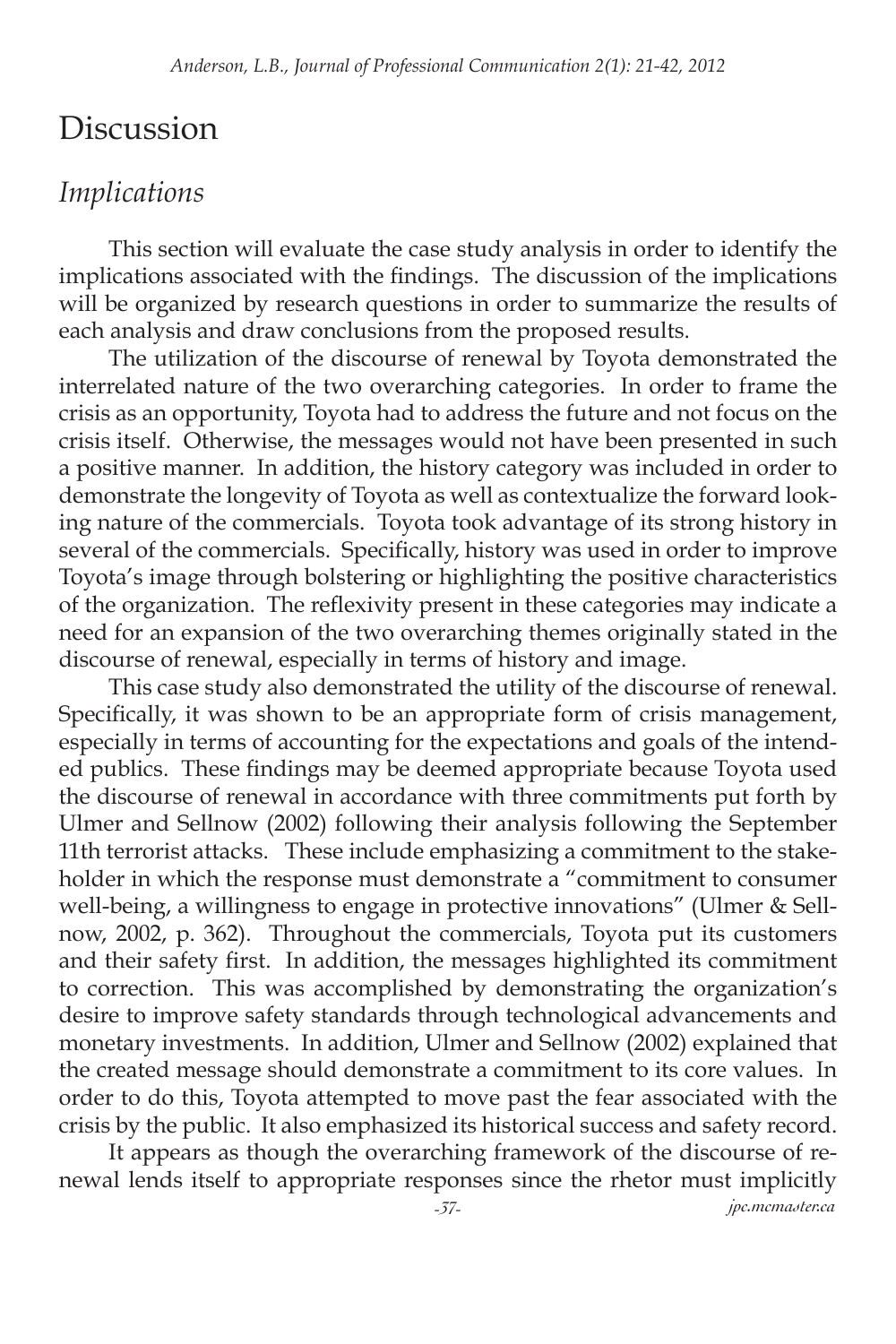accept responsibility and turn the crisis situation into a positive by addressing its future action. However, this lack of an overt acknowledgment of responsibility and corresponding apology might hinder the organizations efforts in terms of managing a crisis and could further deteriorate any attempts of image repair.

### *Limitations*

There were several limitations in this study. First, only six commercials were selected for analysis. There are many more commercials on Toyota's website and its YouTube channel that were not reviewed and as a result, this study dealt with a truncated sample. In addition, these commercials were only available online, so audience members consisted on those who sought out additional information about the recall and Toyota's response to the crisis. Similar to the limitation associated with the selected commercials, this essay addressed only one case study. Therefore, the results I found can only be applied to the specific recall presented as Toyota's crisis and should not be extended to other cases or more general populations. The final limitation is that the results were not able to truly measure the effectiveness of Toyota's utilization of the discourse of renewal in terms of its publics. This is an especially important limitation to note since public perception is the key factor in crises and crisis communication.

### *Future research*

While there are many different lines of future research associated with the discourse of renewal, only three will be discussed in this essay. First, a genre based study of organizational crisis communication exploring the intersections of image repair strategies the discourse of renewal should be completed. Since the discourse of renewal incorporates strategies associated with image repair (e.g., bolstering, corrective action), it would only make sense to understand how these two approaches work together in a crisis situation. This idea is in accordance to the call for additional research by Ulmer, Seeger, & Sellnow (2007). This type of research would consist of a meta-analysis of multiple organizations that implemented the key characteristics of image repair and the discourse of renewal in order to come to more general results.

Second, further studies are needed in order to better understand the public perception of the organization's crisis communication. The use of qualitative interviews and focus groups could be used in order to supplement this

*-38- jpc.mcmaster.ca*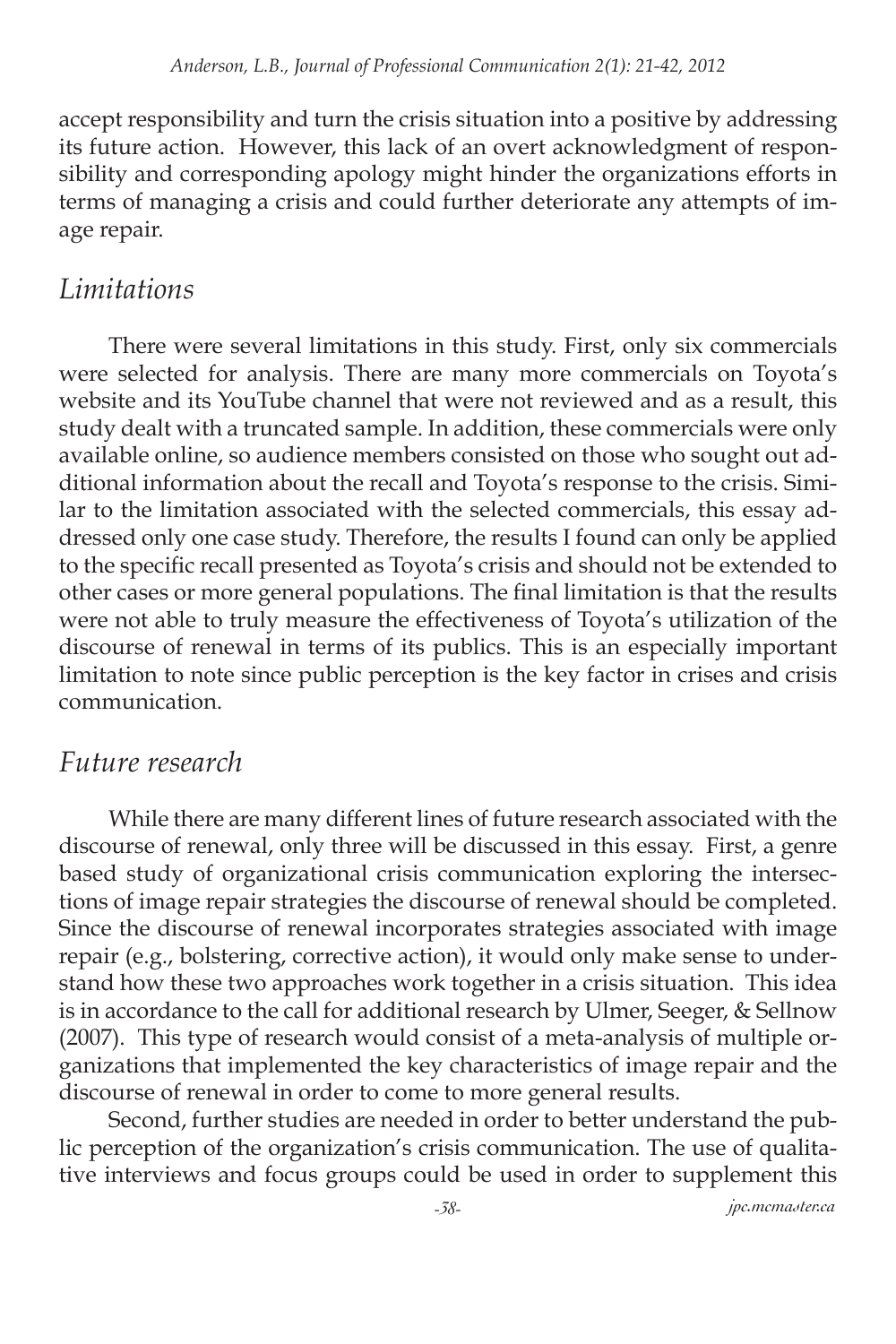case study, which may provide key insights into the publics' view of Toyota's crisis communication. In addition, a quantitative analysis could be conducted in order to uncover any perception change in terms of image for the organization.

Finally, an analysis of future Toyota recall could be assessed in order to identify the crisis communication strategies that the organization utilizes in the subsequent crisis situations. This analysis could create a better understanding of how lingering crises are addressed and how the discourse of renewal can be applied in these types of crises. In addition, it could further develop the conceptualization of the discourse of renewal as well as determine when it would be an appropriate approach to utilize. This is because the discourse of renewal may not be an effective strategy due to the conditions of the crisis and the minimization of responsibility which could further damage the organizational reputation (Coombs, 2010). Therefore, the discourse of renewal might not be considered appropriate for Toyota to use in future instances of crisis communication.

In this essay, the principles of the discourse of renewal were applied to Toyota's 2010 recall, in order to highlight the utilization of this rhetorical approach to crisis communication in terms of appropriateness. In addition, this case study demonstrated the need to expand the themes associated with the discourse of renewal in order to account for the historical factors that contextualize the organization, its image, and the crisis. Crisis communication and the differing approaches to its study are continuing to grow in popularity and importance. However, as Coombs (2010) explained, there is still "ample room for expansion" (p. 486). As such, communication scholars must continue to research crisis communication and further discuss their results as well as ensuing implications.

# References

- Benoit, W. L. (1995). *Accounts, excuses and apologies: A theory of image restoration strategies.* Albany: State University of New York Press.
- Benoit, W. L., & Brinson, S. L. (1994). AT&T: "Apologies are not enough." *Communication Quarterly, 42,* 75-88. doi: 10.1080/01463379409369915
- Benoit, W.L., & Drew, S. (1997). Appropriateness and effectiveness of image repair strategies. *Communication reports*, 152-163. doi: 10.1080/08934219709367671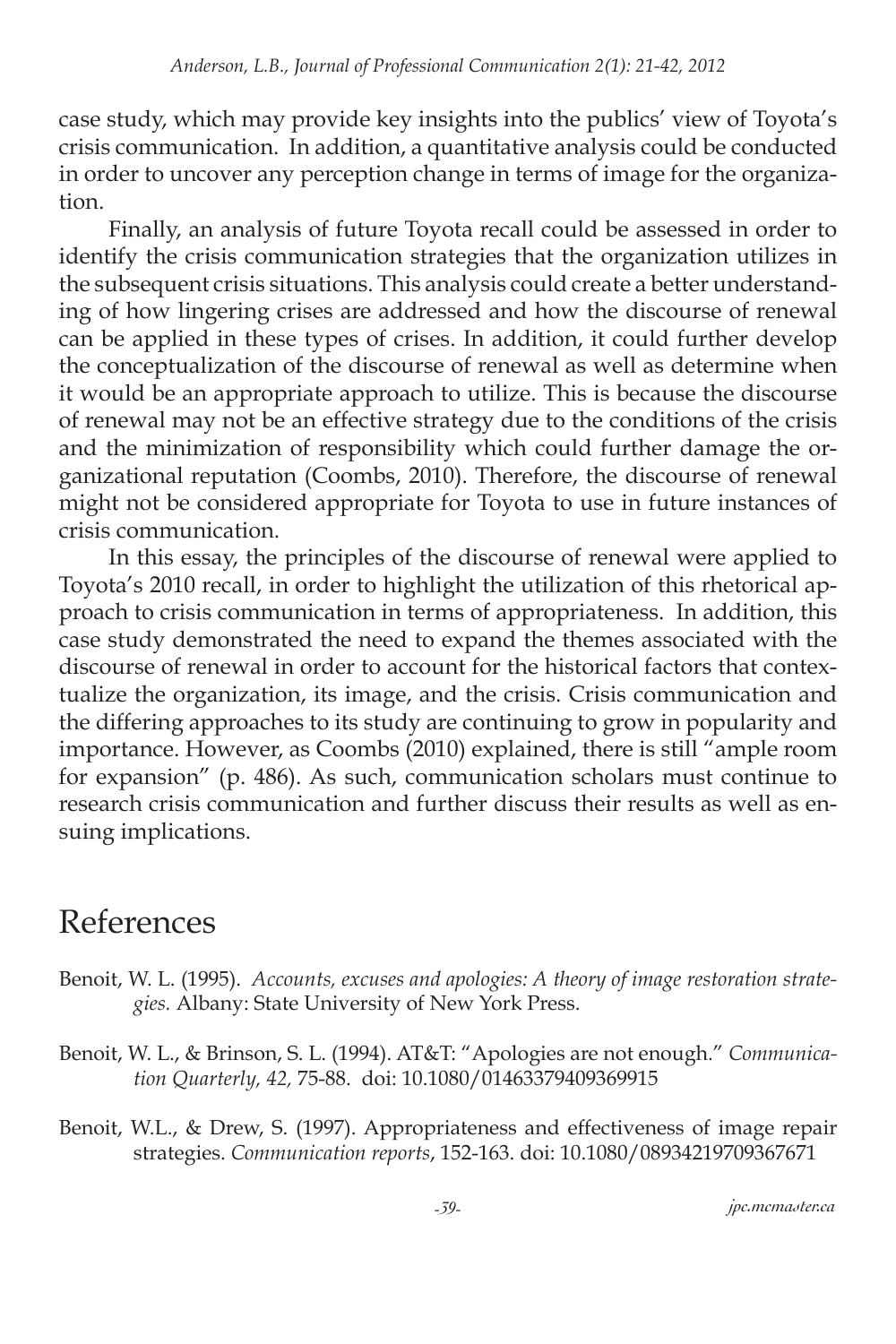Borchers, T. A. (2005). *Persuasion in the media age* (2nd ed.). New York: McGraw-Hill.

- Coombs, W. T. (2010). Crisis communication: A developing field. In R. L. Heath (Ed.), *The SAGE handbook of public relations* (pp.477-488). Thousand Oaks, CA: SAGE Publications, Inc.
- Coombs, W.T. (1999). Crisis containment and recovery. In R.L. Heath & G.M. Vasquez (Eds.), *Ongoing crisis communication: Planning, managing, and responding* (pp. 17– 37). Thousand Oaks, CA: Sage.
- DeVries, D. S., & Fitzpatrick, K. R. (2006). Defining the characteristics of a lingering crisis: Less-ons from the National Zoo. *Public Relations Review, 32,* 160-167. doi: http://dx.doi.org/10.1016/j.pubrev.2006.02.010
- DiStaso, M. W., & Stacks, D. W. (2010). The use of research in public relations. In R. L. Heath (Ed.), *The SAGE handbook of public relations* (pp.325-338). Thousand Oaks, CA: SAGE Publications, Inc.
- Fombrun, C. J., Gardberg, N. A., & Sever, J. M. (2000). The Reputation Quotient: A multi-stake-holder measure of corporate reputation. *Journal of Brand Management, 7,* 241–255. Retrieved from https://reputationinstitute.com/press/ RQ\_JBM2000.pdf
- Grunig, L. A. (2008). Using qualitative research to become the "thinking heart" of organizations. In B. Van Ruler, A. Tkalac Vercic and D. Vercic (Ed.), *Public relations metrics: Research and evaluation* (pp. 120-136). New York, NY: Routledge.
- Grunig, L. A., Grunig, J. E., & Dozier, D. M. (2002). *Excellent public relations and effective organizations: A study of communication management in three countries.* Mahwah, NJ: Lawrence Erlbaum Associates, Inc.
- Hearit, K. M., & Courtright, J. L. (2003). A social constructionist approach to crisis management: Allegations of a sudden acceleration in the Audi 5000. *Communication Studies, 54* (1), (Spring 2003), 79-95. doi: 10.1080/10510970309363267
- Hong, S., & Yang, S. (2009). Effects of reputation, relational satisfaction, and customercompany identification on positive word-of-mouth intentions. *Journal of Public Relations Research, 21*(4), 381-403. doi:10.1080/10627260902966433
- Lerbinger, O. (1997). *The crisis manager: Facing risk and responsibility.* Mahwah, NJ: Lawrence Erlbaum Associates.

Meisenbach, R. J., & McMillan, J. J. (2006). Blurring the boundaries: Historical devel-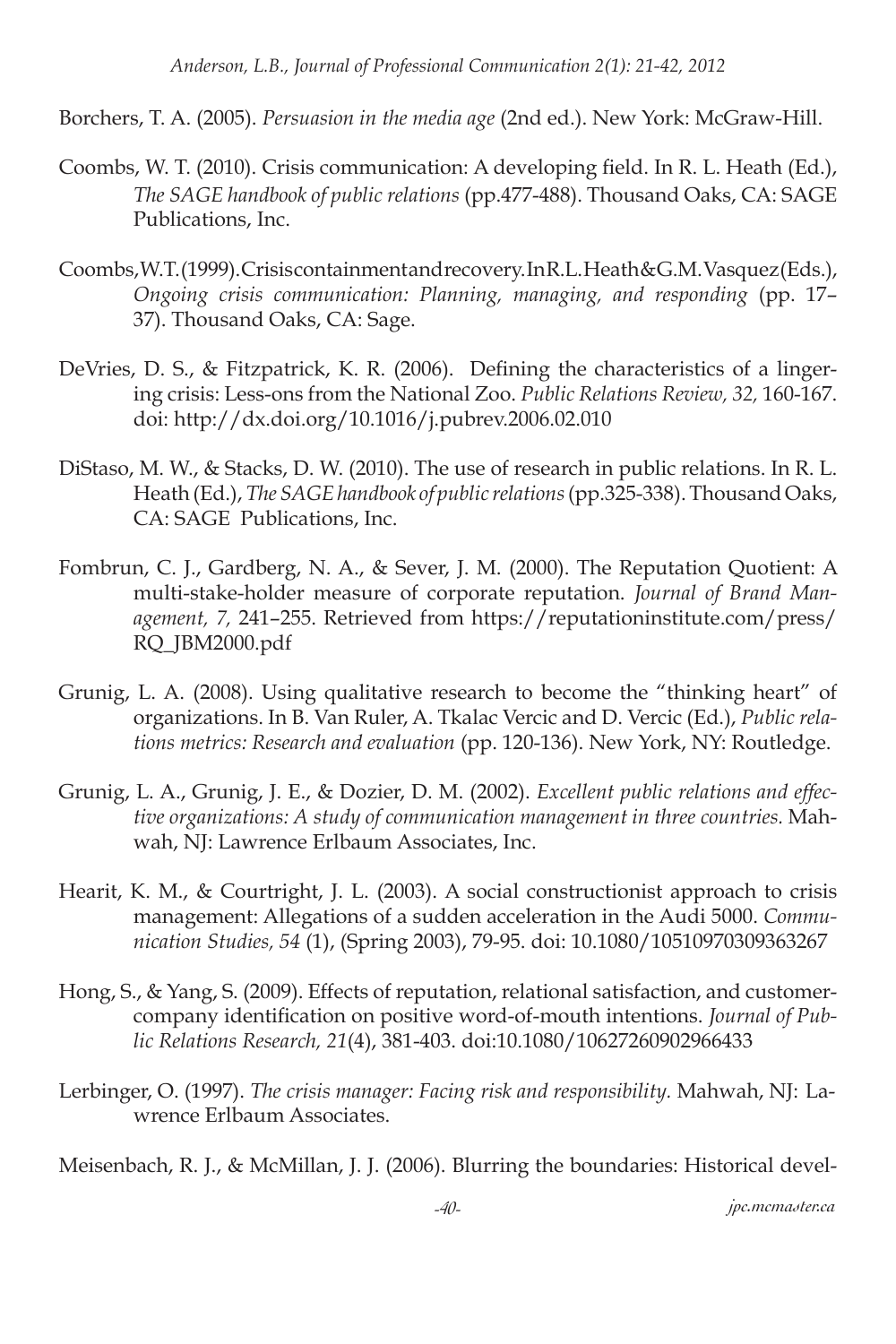*Anderson, L.B., Journal of Professional Communication 2(1): 21-42, 2012*

opments and future directions in organization rhetoric. *Communication Yearbook, 30,* 99-141.

- New York Times. (2012). *Toyota Motor Corporation: 2012 earnings.* Retrieved from: http://topics.nytimes.com
- Seeger, M. W., Sellnow, T. L., & Ulmer, R. R. (2010). Expanding the parameters of crisis communication: From chaos to renewal. In R. L. Heath (Ed.), *The SAGE handbook of public relations* (pp. 489-500). Thousand Oaks, CA: SAGE Publications, Inc.
- Seeger, M. W., & Ulmer, R. R. (2002). A post-crisis discourse of renewal: The cases of Malden Mills and Cole Hardwoods. *Journal of Applied Communication Research, 30*, org/10.1080/00909880216578
- Stacks, D. W. (2006). *Dictionary of public relations measurement and research.* Gainesville, FL: Institute for Public Relations. Retrieved November 22, 2010, from www. instituteforpr.org
- Tabuchi, H. (2010, October). *1.5 million Toyotas recalled for brake and fuel pump problems.*  Retrieved from http://www.nytimes.com
- Toyota . (2010). *Toyota announces intent to voluntarily recall certain Toyota Avalon and Highlander, and Lexus GS300, IS250, and IS350 vehicles to replace a Brake Master cylinder seal.* Retrieved from http://pressroom.toyota.com/pr/tms/toyo ta/toyotaconsumer-safety-advisory-102572.aspx?ncid=11092
- Toyota Motor Corporation. (2010, August). Retrieved from http://topics.nytimes. com
- Ulmer, R.R., Seeger, M. W., & Sellnow, T. L. (2007). Post-crisis communication and renewal: Expanding the parameters of post-crisis discourse. *Public Relations Review, 33*, 130-134. doi: http://dx.doi.org/10.1016/j.pubrev.2006.11.015
- Ulmer, R. R., & Sellnow, T. L. (2002). Crisis management and the discourse of renewal: Understanding the potential for positive outcomes of crisis. *Public Relations Review, 28*, 361–365. doi: http://dx.doi.org/10.1016/S0363-8111(02)00165-0
- Ulmer, R. R., Sellnow, T. L., & Seeger M. W. (2007). *Effective crisis communication: Moving from crisis to opportunity*. Sage: Thousand Oaks.
- Valdez-Dapena, P. (2010). Toyota recalls top 5.3 million vehicles. *CNN Money.* Retrieved from http://money.cnn.com